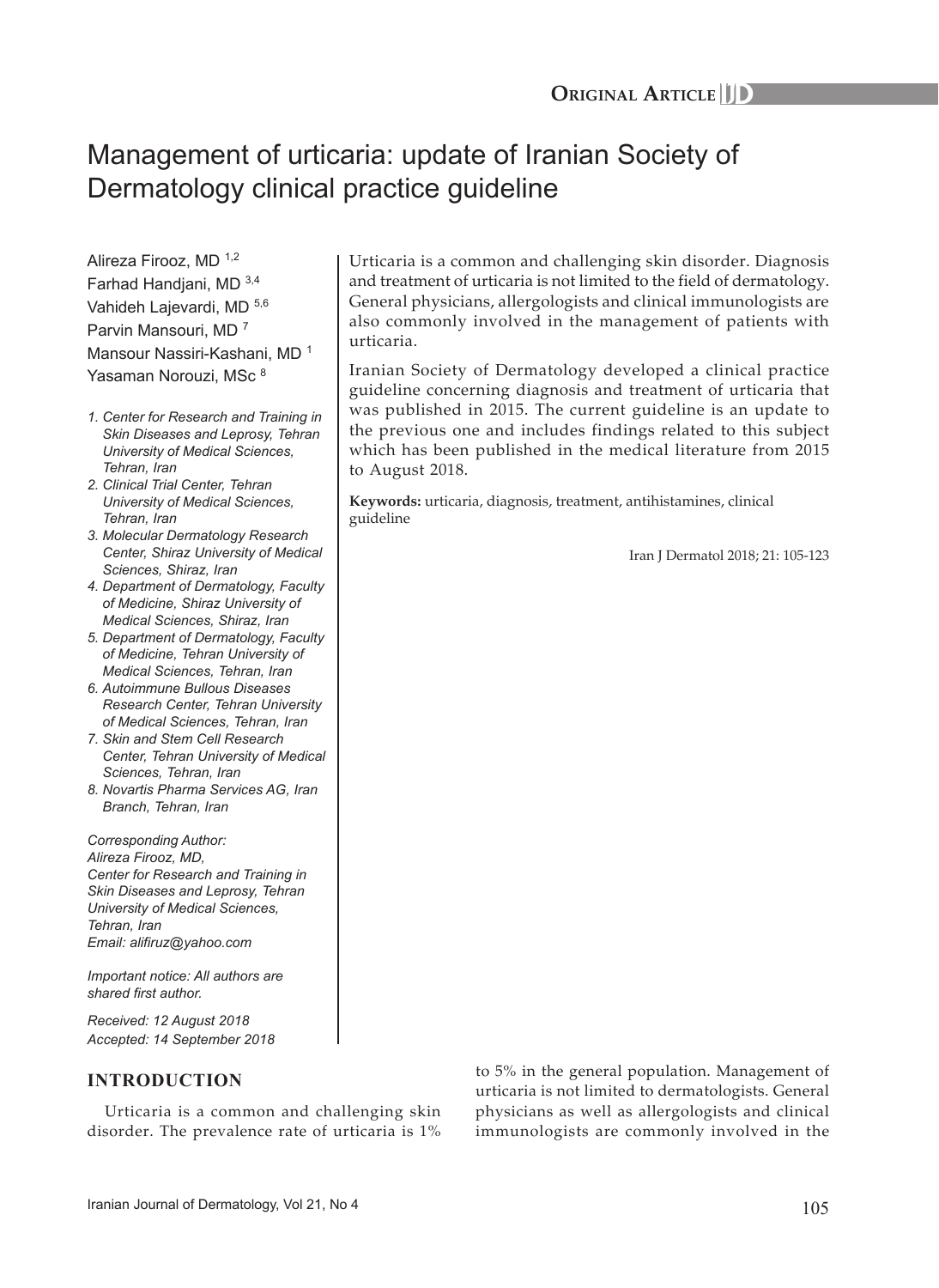management of patients with urticaria.

One of the missions of the Iranian Society of Dermatology is to develop strategies to provide the best possible management for patients suffering from dermatological conditions. To accomplish this mission, the Society assigned a committee to search and critically appraise the recent research evidence and available guidelines in order to develop a clinical practice guideline concerning diagnosis and treatment of urticaria.1,2 As it was mentioned in this guideline and in light of new evidence becoming available in the past 3 years, it was necessary to update the guideline.

## **Methodology of Updating**

In order to update the guideline, the following activities were carried out:

**1. Identification of the topic:** The incidence rate of urticaria is high and the disease causes serious problems for the patients. Keeping the physicians' knowledge up-to-date about new diagnostic techniques and treatments of urticaria based on the availability of such techniques and therapies in Iran may improve the services provided for patients with urticaria. Therefore, "urticaria" with an emphasis on spontaneous and chronic types of the disease was selected.

**2. Target audience:** Dermatologists practicing medicine in Iran were considered to be the major target audience for this clinical practice guideline.

**3. Agenda:** To update the practical clinical guideline on the management of urticaria, an expert panel was formed by the members of the Iranian Society of Dermatology. The panel included faculty members of the departments of dermatology and skin diseases' research centers. The panel was responsible for scheduling the meeting sessions and conducting the activities required for the development of the guideline.

**4. Systematic review of the relevant medical literature:** The first step was to search "PubMed" electronic database using "urticaria", "guideline", "systematic review" and "clinical trial" as keywords and "title/abstract" as the search filter from the beginning of 2015 until the end of August 2018. Among 159 retrieved titles and abstracts, 47 manuscripts were selected and used for the update of the guideline

**5. Guideline development:** The Guideline

Development Committee was provided with the resources to oversee the progress of the clinical practice guideline development. All the Committee members commented on the guideline sections presented and the feedback was provided to the member responsible for each section.

**6. Accreditation:** The updated guideline was sent to the members of the Dermatology Board Certificate Examination and the chairs of the departments of dermatology in Iran and then it was revised according to their comments.

**7. Publication:** It was decided to publish the Persian and the English versions of the guideline in "Dermatology and Cosmetic" and "Iranian Journal of Dermatology", respectively. It should be noted that both journals are widely distributed among Iranian dermatologists who are the main audience of this guideline.

**8. Update:** An expert panel was appointed to to update the guideline every 3 years.

The guideline includes the definition, classification, etiology, and pathogenesis of urticaria, and practical issues related to the diagnosis and treatment of urticaria are discussed in more details.

#### **Definition 3–5**

Urticaria is defined as erythematous, raised and pruritic skin lesions (wheal) due to the

dilation of blood vessels, increased local blood flow and vessel permeability. The size of each lesion may vary from a few millimeters to the size of the palm of the hand. As the main feature, mast cells are activated and release histamine and other inflammatory mediators. The latter in turn causes urticaria and severe skin pruritus.

Angioedema occurs as a result of increased vascular permeability and mainly involves the lips, mouth, throat, eyelids, and genitalia. Tissue inflammation in angioedema is associated with pain rather than pruritus.

Urticaria affects the superficial layers of the skin to the upper dermis (papillary dermis). However, in angioedema, the reticular dermis, and subcutaneous and submucosal layers are affected. Urticaria occurs alone in 40% of the patients whereas urticaria is accompanied by angioedema in 50% of cases. In 10% of the patients, angioedema can occur alone. In urticaria, swelling develops suddenly, reaches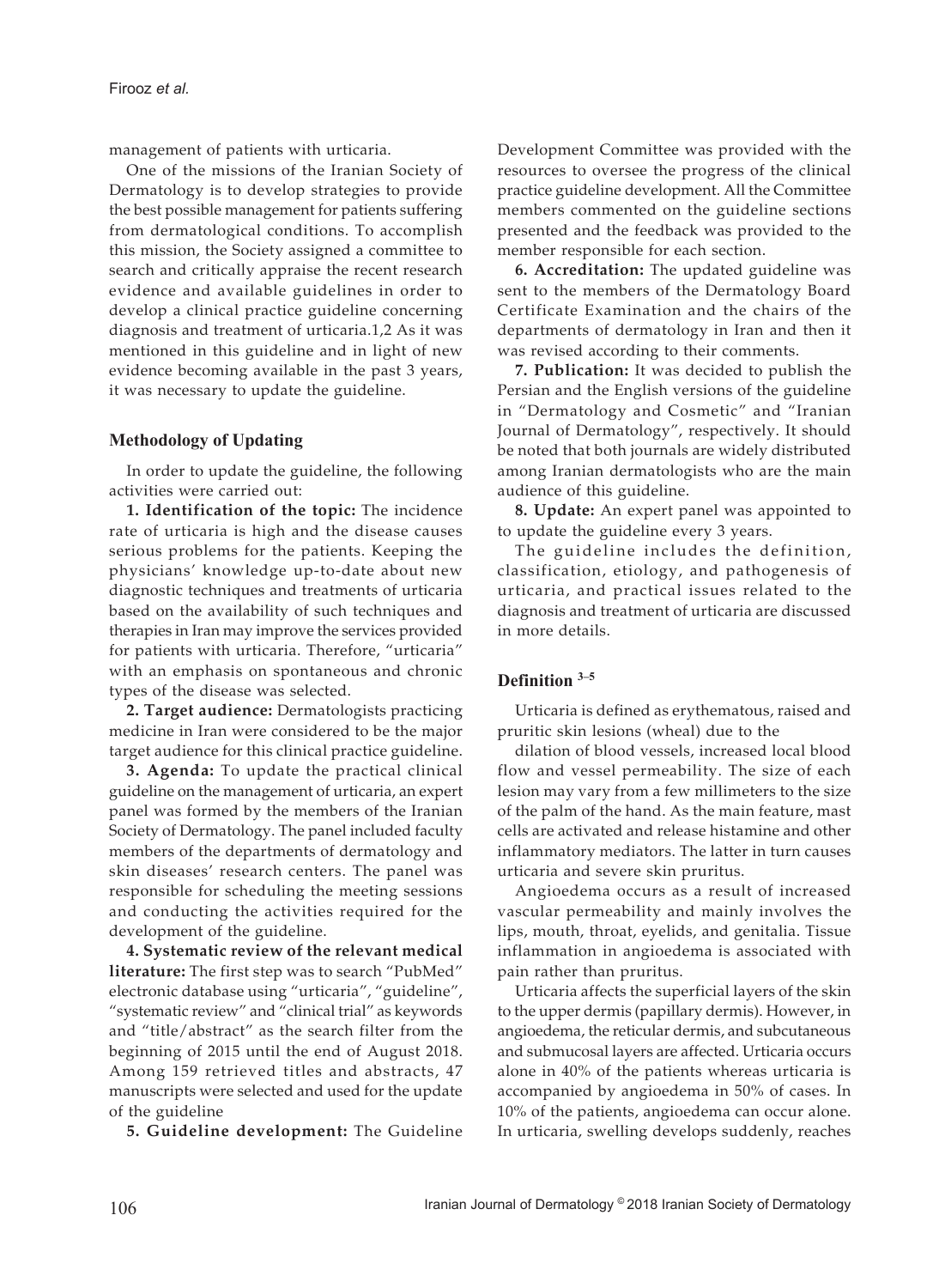its peak over a course of 8 to 12 hours, and resolves within 24 hours. However, the swelling of angioedema may persist for several days.

## **Clinical classification 3–5**

It is extremely difficult to classify urticaria by its causative agent. It seems to be more convenient to classify urticaria on the basis of its clinical manifestations. Based on causation, chronic urticaria can be divided in two groups: 1- Inducible, which has a specific eliciting factor; 2- Spontaneous, without any specific eliciting factor <sup>6</sup>. In addition, classification according to clinical features can be useful in the management of the disease. It is usually possible to differentiate different patterns of urticaria based on their clinical presentations and, if necessary, "challenge tests" and skin biopsy (Table 1). Urticaria has similar clinical features in children and adults.

**1. Ordinary urticaria:** It is the most common type of urticaria characterized by sudden appearance

**Table 1.** Clinical classification of urticaria

| Ordinary urticaria  |                                                                |
|---------------------|----------------------------------------------------------------|
|                     | Acute (up to 6 weeks of continuous activity)                   |
|                     | Chronic (6 weeks or more of continuous activity)               |
| than 6 weeks)       | Episodic (6 weeks of intermittent activity; each outbreak less |
|                     | Physical urticaria (induced by physical stimulation)           |
| Mechanical          |                                                                |
|                     | Delayed pressure urticaria                                     |
|                     | Symptomatic dermographism                                      |
|                     | Vibratory angioedema                                           |
| Thermal             |                                                                |
|                     | Cholinergic urticaria                                          |
|                     | Cold contact urticaria                                         |
| Heat urticaria      |                                                                |
| Other cases         |                                                                |
|                     | Aquagenic urticaria (caused by exposure to water)              |
| Solar urticaria     |                                                                |
|                     | Exercise-induced anaphylaxis                                   |
|                     | Angioedema without urticaria                                   |
| No known cause      |                                                                |
| Drug-induced        |                                                                |
|                     | C1 esterase inhibitor deficiency                               |
|                     | Contact urticaria (contact with allergens or chemicals)        |
|                     | Urticarial vasculitis (skin biopsy shows vasculitis changes)   |
|                     | <b>Autoinflammatory syndromes</b>                              |
| Hereditarv          |                                                                |
| mutations           | Periodic syndromes associated with cryopyrin (CIASI            |
| Acquired            |                                                                |
| Schnitzler syndrome |                                                                |

of the skin lesions in any part of the body. It may occur alone or together with angioedema. Ordinary urticaria generally occurs suddenly and spontaneously. However, in most cases, aggravating factors such as heat or clothing pressure are identified. Urticaria, with or without angioedema, which lasts more than six weeks is defined as chronic urticaria. Acute urticaria, with or without angioedema, that lasts for a few hours to a few days and recurs over time (months to years) is classified as ordinary urticaria. Even though chronic urticaria is rarely life- threatening, it can cause significant problems for the patient and reduces the patients' quality of life in such a way that makes it even comparable with cardiovascular diseases.

**2. Physical urticaria:** Unlike ordinary urticaria, physical urticarias are caused by exposure to one or more physical stimuli. If the causative stimuli are identified, changing the patient's lifestyle may reduce the number of urticaria episodes or even may prevent its occurrence. Mechanical and thermal factors are among the most common causes of physical urticaria.

**3. Angioedema:** Angioedema without urticaria should be differentiated from urticaria-associated angioedema. The former can occur due to C1 esterase inhibitor enzyme deficiency or using angiotensin-converting enzyme (ACE) inhibitors. Patients sometimes show abdominal pain without visible angioedema. Angioedema without urticaria may be idiopathic.

**4. Contact urticaria:** This type of urticaria occurs only if allergens are absorbed through the skin or mucous membranes. Contact urticaria never occurs spontaneously. Absorption of allergens through the skin or mucous membranes can cause local or systemic hypersensitivity reactions. Occurrence of contact urticaria in individuals with hypersensitivity such as severe allergic reactions to latex may result in anaphylaxis

**5. Urticarial vasculitis:** The lesions are clinically similar to those of ordinary urticaria. However, they are caused by the inflammation of small vessels, which can be observed on microscopic examination. Urticarial vasculitis can be a sign of certain systemic diseases and may be associated with renal and joint problems.

**6. Auto-inflammatory syndromes:** In autoinflammatory syndromes, urticaria is associated with fever, malaise, and other systemic symptoms.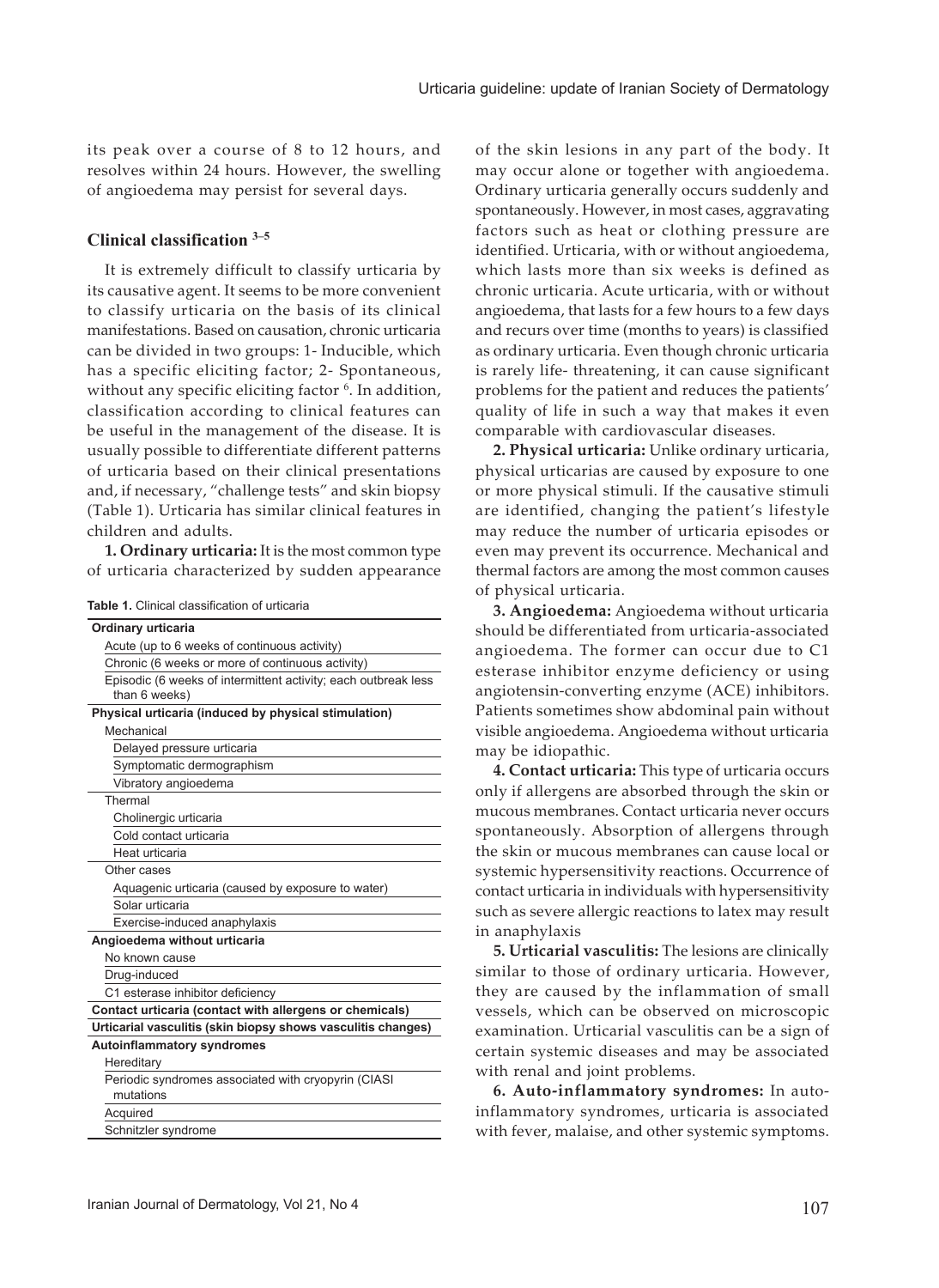Muckle- Wells syndrome (MWS) that causes sensorineural hearing loss and renal amyloidosis is included, as well<sup>7</sup>. Hereditary cases usually occur in childhood.

## **Etiology 3–5**

Efficient management of chronic and acute intermittent urticaria requires comprehensive understanding of their clinical symptoms, etiology, causes, and their aggravating factors. Despite extensive studies, the specific cause of chronic urticaria remains unknown in 40% to 50% of the cases. Hence, this type of urticaria is called idiopathic, which means no known cause. Patients with chronic urticaria are often classified as clinical cases of allergies most likely due to food allergies, and efforts are made to determine the allergens. However, in most patients with chronic urticaria, food allergens are not causative agents and can be usually ruled out according to the patients' medical history.

Viral infections and, in some cases, stress are

|  |  |  |  | Table 2. Etiological classification of urticaria/chronic angioedema |  |
|--|--|--|--|---------------------------------------------------------------------|--|
|--|--|--|--|---------------------------------------------------------------------|--|

among the most common causes of the recurrence of chronic urticaria. Classification of chronic urticaria/angioedema based on the etiology of the disease is presented in Table 2.

## **Pathogenesis 3–5**

Despite comprehensive investigations, a specific cause cannot be detected in many cases of urticaria; however, some specific causes can be pointed out. Skin or mucosal mast cells are the major cells involved in urticaria. As a result of mast cell degranulation, vasoactive substances such as histamine are released. Histamine is known as one of the major compounds associated with the occurrence of urticaria and angioedema. Other mediators such as leukotrienes and prostaglandins which originate from the cell membrane are subsequently released and react on superficial tissues during the initial and final phases of reactions. Some characteristics of the activated mast cells such as swelling and pruritus are easily identifiable and usually respond to antihistamines. However, inflammation in the

| Etiology of the disease                     | <b>Mechanism</b>                                                                            | <b>Examples</b>                                                                   | Investigations                                                                                                                                                                                                          |
|---------------------------------------------|---------------------------------------------------------------------------------------------|-----------------------------------------------------------------------------------|-------------------------------------------------------------------------------------------------------------------------------------------------------------------------------------------------------------------------|
| No known cause (40%- 50%<br>of cases)       | Unknown                                                                                     |                                                                                   | Negative                                                                                                                                                                                                                |
| Autoimmune                                  | IgG autoantibodies against<br>IqE receptor on mast cells or<br>binding of IqE to mast cells | Associated with autoimmune<br>inflammation of thyroid                             | ANA, thyroid autoantibodies,<br>autologous skin test (only for research<br>purposes)                                                                                                                                    |
| Physical stimuli                            | Direct release of chemical<br>mediators from mast cells                                     | Physical exercise, heat,<br>cold, pressure, water, sun<br>exposure, dermographism | Challenge tests with appropriate<br>stimuli, such as ice, physical exercise,<br>etc.,.cryoglubolin                                                                                                                      |
| Drug-induced                                | Reduction in the metabolism<br>of quinine, changes in<br>leukotriene levels                 | ACE inhibitor (for angioedema<br>alone), NSAIDs                                   | Recovery by stopping drug use (may<br>take weeks or months)                                                                                                                                                             |
| Infection                                   | Activation of the complement<br>and immune complex<br>formation                             | Parasites, EBV, hepatitis B<br>and C, other viruses                               | Serology based on clinical history                                                                                                                                                                                      |
| Allergy                                     | IgE-mediated allergic contact<br>urticaria                                                  | Latex, animals, grass, food                                                       | Skin test, allergen-specific IgE                                                                                                                                                                                        |
| C1 inhibitor deficiency                     | A) Hereditary<br>B) Acquired                                                                | A) type I and II hereditary<br>B) Angioedema<br>Paraproteinemia- associated       | C1,C4 inhibitors                                                                                                                                                                                                        |
| Non-IqE mediated mast cell<br>degranulation | Non-mediated                                                                                | Drugs, ACTH                                                                       | Non-contact recovery                                                                                                                                                                                                    |
| Vasculitis                                  | Inflammation of small<br>blood vessels, deposition<br>of immunoglobulins and<br>complements | Urticarial vasculitis                                                             | ESR, CBC, Renal Function tests, urin<br>alaysis, liver function tests, serological<br>diagnosis of hepatitis B and C,<br>immunoglobulin electrophoresis,<br>screening for autoimmune diseases,<br>ANCA, C3, skin biopsy |
| Lymphoproliferative Disorders               | Paraproteinemia                                                                             | B-cells lymphoma                                                                  | Paraprotein in blood and urine                                                                                                                                                                                          |
| Food additives (rare)                       | Unknown                                                                                     | Salicylates                                                                       | Stopping exposure to allergen is<br>effective                                                                                                                                                                           |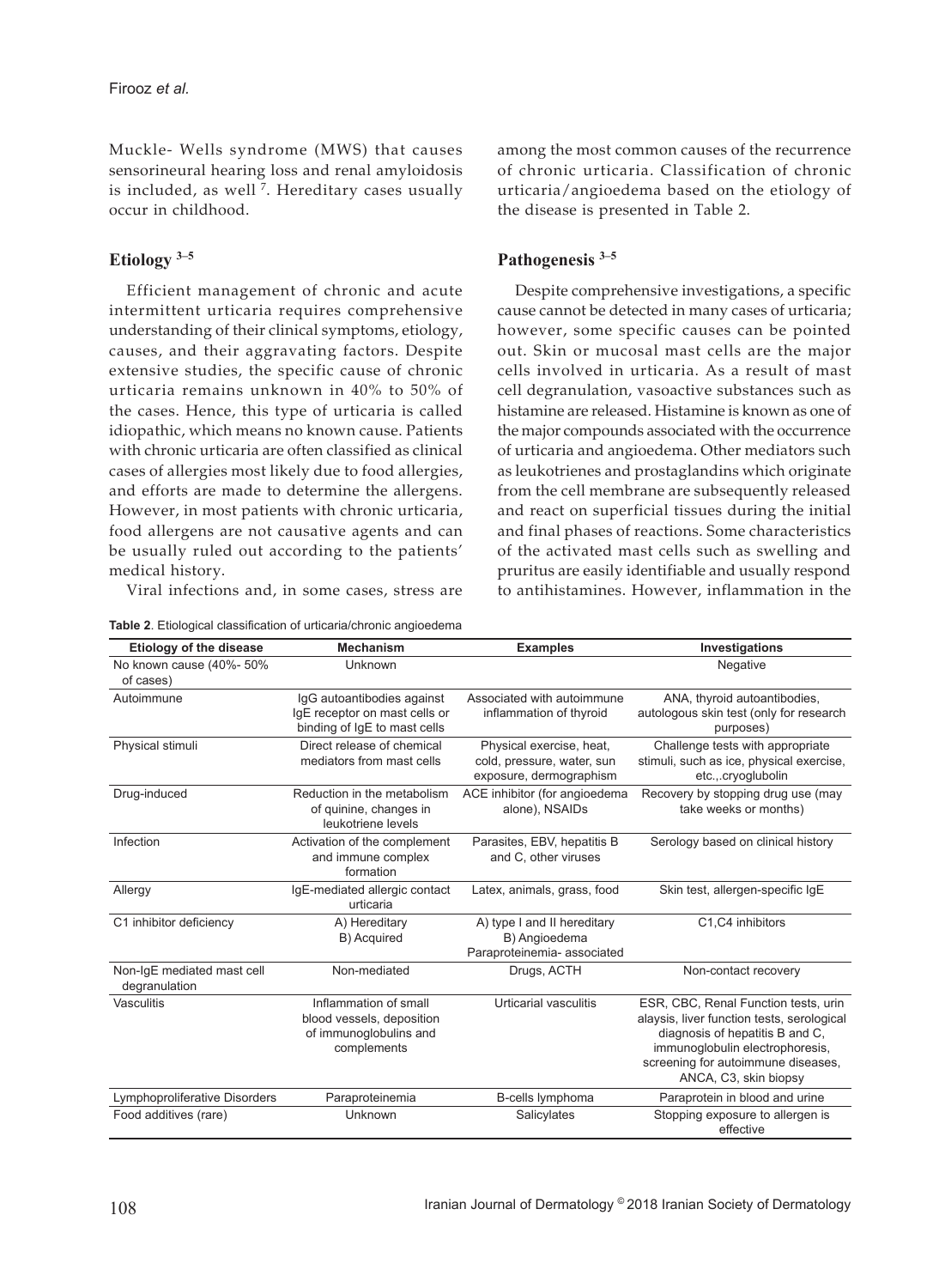deeper layers of the skin is more difficult to be identified and probably more mechanisms are involved. Several inflammatory mediators increase the capillary permeability. This results in plasma leakage and causes edema.

Biopsy of the lesions of autoimmune urticaria and idiopathic chronic urticaria show perivascular infiltration of CD4+ lymphocytes, monocytes, and granulocytes (neutrophils, basophils, and eosinophils). This is in contrast with the samples taken from patients with urticarial vasculitis (less than 1%), in which only small-vessel vasculitis is observed, often due to the formation of immune complexes. In some cases, only slight changes, including inflammation of endothelial cells, RBC extravasation and infiltration of white blood cells are seen.

# **IMMUNOLOGIC URTICARIA**

## **1. Autoimmune urticaria**

At least 30% of the patients with idiopathic chronic urticaria have histamine-releasing autoantibodies. In 40-60% of the patients with chronic urticaria, IgG antibodies against IgE receptors on mast cells are detected in adults and children.

## **2. Immune complex-associated urticaria**

It is believed that urticarial vasculitis and druginduced urticaria, or blood products, e.g. serum sickness, are caused by the formation of immune complexes in blood capillaries. Complement activation through C5a anaphylatoxin increases the release of histamine from mast cells.

The inflammatory cascade occurs as a result of antigen-antibody interactions and the formation of immune complexes (e.g. hepatitis B, hepatitis C, EBV, other viral infections, and some parasitic infections).

## **3. Allergy-associated contact urticaria**

A specific IgE antibody binds to allergens such as latex gloves, eggs, dog saliva, etc. on skin mast cells. This can cause contact urticaria, anaphylaxis, and episodic acute or ordinary urticaria; however, chronic urticaria is not associated with allergies in adults. In rare cases contact with chemical

compounds such as sorbic acid or benzoic acid, can directly influence the vascular walls and possibly by triggering the secretion of PGD2 causes urticaria.

## **4. Complement-associated urticaria**

Angioedema associated with C1 esterase inhibitor deficiency is mainly caused by the formation of quinine as a result of complement activation, and the formation of bradykinin and histamine does not play a major role.

## **Non-immunologic urticaria**

Degranulation of mast cells and basophils can occur after exposure to certain drugs such as codeine and other substances like a contrast agents used in radiology, and no IgE receptor activation is required. The mechanism of the development of urticaria or its aggravation due to the use of aspirin, non-steroidal anti-inflammatory drug (NSAID), and existing allergens like some food additives such as salicylates, azo dyes, and food preservatives still remains unclear, but probably leukotrienes and histamine release are involved. It is believed that angioedema caused by ACE inhibitors occurs due to the inhibition of quinine decomposition.

# **Diagnosis and assessment 3–5,7,8**

A diagnosis of urticaria is mainly based on urticaria clinical features and additional tests are only recommended in special cases and on the basis of clinical findings. No laboratory tests are required in some acute urticaria cases. In addition, there is no need to perform any laboratory test in mild chronic urticaria. In clinical history of urticaria, the items indicated in Table 3 should be considered <sup>9</sup>.

If an underlying allergy or urticarial vasculitis is suspected, the items listed in Tables 4 and 5 should be considered for assessment<sup>8</sup>.

The duration of individual urticarial lesions can be useful in the diagnosis of the following clinical patterns:

- A) Ordinary urticaria: It usually takes urticarial lesions 2 to 24 hours to resolve.
- B) Contact urticaria: The lesions last for up to 2 hours.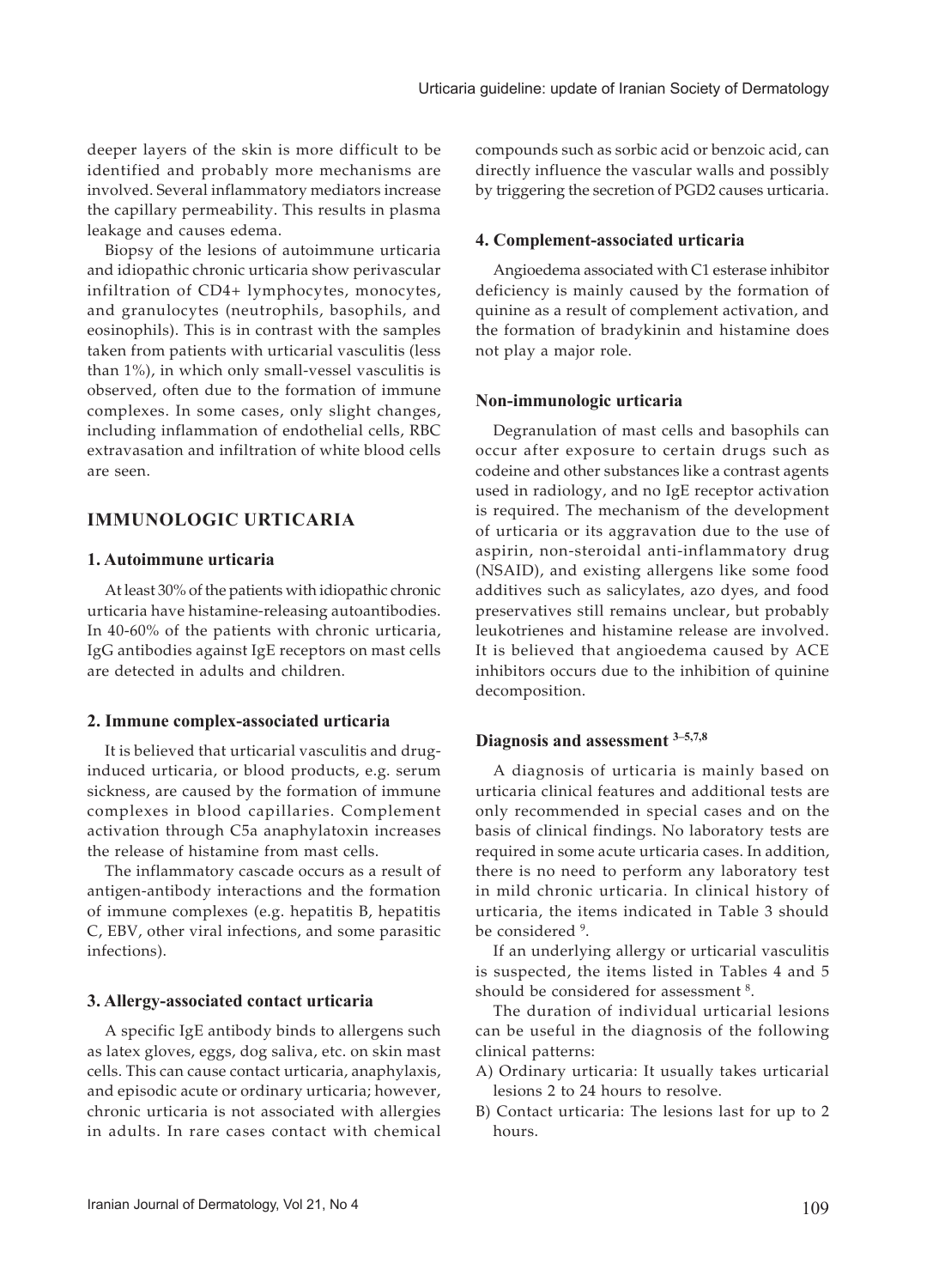#### Table 3. Recommended history intake <sup>73,78</sup>

- 1. Time of onset of disease
- 2. Frequency/duration and provoking factors for wheals
- 3. Diurnal variation
- 4. Occurrence in relation to weekends, holidays, and foreign travel
- 5. Shape, size, and distribution of wheals
- 6. Associated angioedema
- 7. Associated subjective symptoms of lesions, for example itch, pain
- 8. Family and personal history regarding urticaria, atopy
- 9. Previous or current allergies, infections, internal diseases, or other possible causes
- 10. Psychosomatic and psychiatric diseases
- 11. Surgical implantations and events during surgery, for example after local anesthesia
- 12. Gastric/intestinal problems
- 13. Induction by physical agents or exercise
- 14. Use of drugs (e.g., non-steroidal anti-inflammatory drugs (NSAIDs), injections, immunizations, hormones, laxatives, suppositories, ear and eye drops, and alternative remedies)
- 15. Observed correlation to food
- 16. Relationship to the menstrual cycle
- 17. Smoking habits (especially use of perfumed tobacco products or cannabis)
- 18. Type of work
- 19. Hobbies
- 20. Stress (eustress and distress)
- 21. Quality of life related to urticaria and emotional impact
- 22. Previous therapy and response to therapy
- 23. Previous diagnostic procedures/results

Table 4. Is there an underlying allergy? 8

- Does urticaria occur only frequently within 60 minutes (usually the first 20 minutes) after eating a particular type of food?
- Does urticaria occur only after taking a specific nutrient or physical exercise?
- Does urticaria occur after contact with latex?
- Does urticaria occur after exposure to specific allergens the patient is allergic to (e.g. cat, horse, rolling on the grass, and contact with certain foods)?
- Does urticaria occur due to drugs that the patient receives (esp.: aspirin/NSAIDs/ACE inhibitors)?

Table 5. What is urticarial vasculitis? 8

- Does urticaria/angioedema look more severe than usual?
- Do lesions last for more than 24 hours?
- Are lesions painful or tender to touch rather than being itchy?
- Is there any evidence of subcutaneous bleeding such as petechiae, purpura, or bruises in the patient?
- Is the patient suffering from underlying symptoms such as fever, fatigue, malaise, and arthralgia?
- C) Physical urticaria: Urticarial lesions disappear within an hour. However, delayed pressure urticaria appears within 2 to 6 hours and resolves within 48 hours.
- D) Urticarial vasculitis: The lesions usually last for a few days.
- E) Angioedema: If left untreated, it may persist for up to 3 days.

#### **Diagnostic assessments 3,8**

A summary of the methods used in some patients with urticaria is presented in Table 6.

#### **Recording the timing of the symptoms**

Recording the time when symptoms appear after exposure to triggers is a very useful tool in diagnosing the cause of urticaria. According to the findings of the timing or the patient medical history, the following tests may be useful <sup>8</sup>.

## **Complete blood count (CBC)**

The test results can be a clue for identifying the cause of urticaria. For example, an increase in eosinophils occurs in parasitic infections and drug reactions, whereas a rise in neutrophils is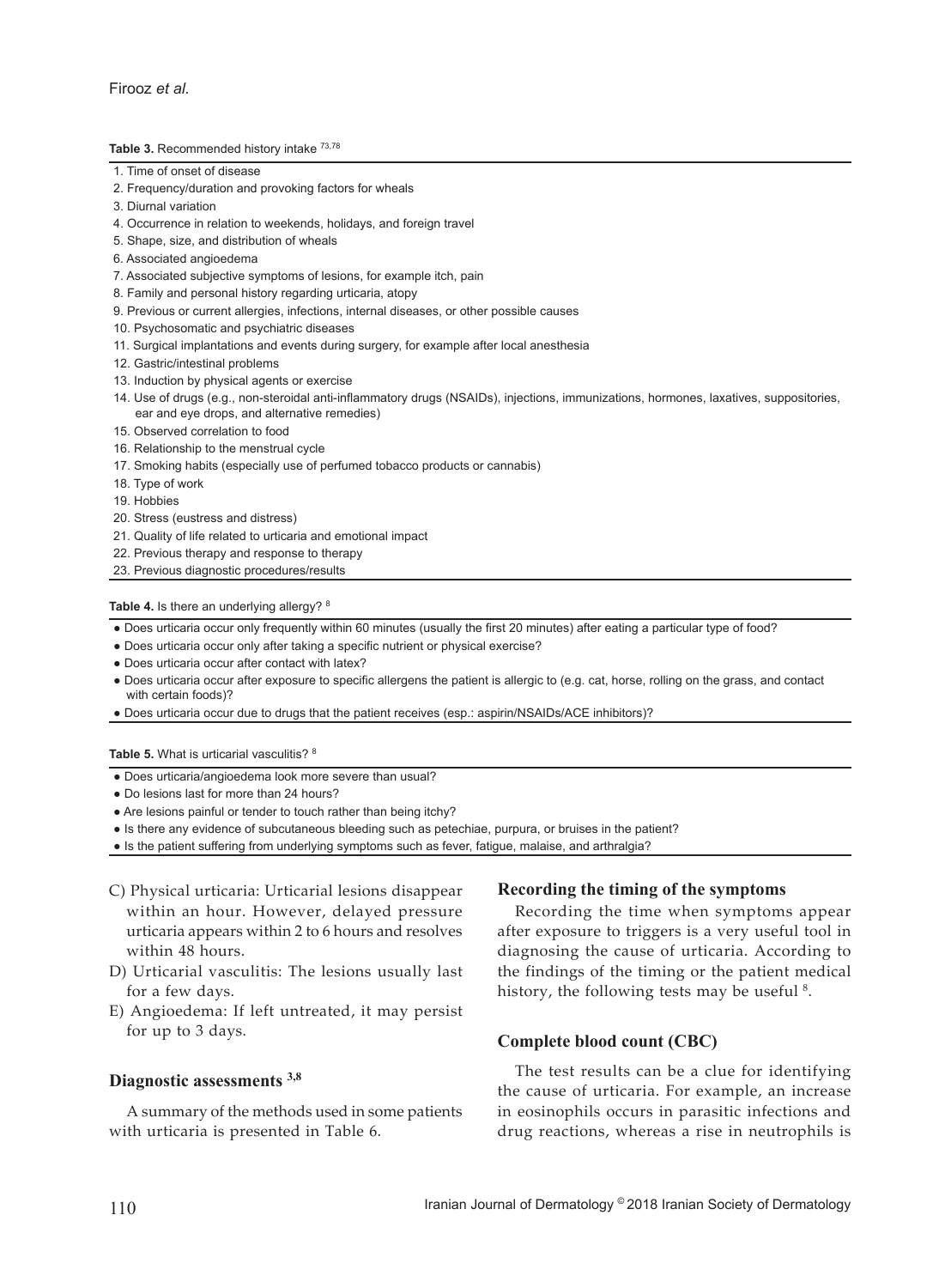| <b>Type</b>                       | Subtype                                        | <b>Common diagnostic tests</b><br>(commonly recommended)                                                               | Recommended supplementary diagnostic<br>tests to identify underlying factors and to<br>rule out differential diagnosis                                                                                                                                                                                                                                                    |
|-----------------------------------|------------------------------------------------|------------------------------------------------------------------------------------------------------------------------|---------------------------------------------------------------------------------------------------------------------------------------------------------------------------------------------------------------------------------------------------------------------------------------------------------------------------------------------------------------------------|
| Spontaneous<br>urticaria          | Acute and episodic spontaneous<br>urticaria    | No tests recommended                                                                                                   | No tests required                                                                                                                                                                                                                                                                                                                                                         |
|                                   | Chronic spontaneous urticaria                  | CRP. ESR. CBC                                                                                                          | Infectious diseases such as Helicobacter pylori<br>Hypersensitivity type I (e.g. RAST)<br>Active autoantibodies<br>Thyroid hormones and autoantibodies Skin<br>tests including physical tests Pseudo-allergen<br>free diet for 3 weeks Serum tryptase level<br>measurement<br>Stopping taking medications (such as NSAIDs)<br>Autologous Serum Skin Test<br>Lesion biopsy |
| Physical Urticaria Cold urticaria |                                                | Cold challenge test with ice,<br>cold water and cold wind                                                              | CRP, CBC, ESR<br>Cryoproteins<br>Rule out other diseases especially infections                                                                                                                                                                                                                                                                                            |
|                                   | Delayed pressure urticaria                     | Pressure test (for 10-20<br>minutes)                                                                                   | No complementary tests required                                                                                                                                                                                                                                                                                                                                           |
|                                   | Heat urticaria                                 | Heat challenge test and<br>hot water                                                                                   | No complementary tests required                                                                                                                                                                                                                                                                                                                                           |
|                                   | Solar urticaria                                | Ultraviolet light and visible light<br>with different wavelengths                                                      | Rule out other skin disorders caused by light                                                                                                                                                                                                                                                                                                                             |
|                                   | Dermographic urtiaria/ factitious<br>urticaria | Dermographism test                                                                                                     | CBC, ESR, CRP                                                                                                                                                                                                                                                                                                                                                             |
|                                   | Aquagenic urticaria                            |                                                                                                                        | No complementary tests required                                                                                                                                                                                                                                                                                                                                           |
|                                   | Cholinergenic urticaria                        | Wearing wet clothing at body<br>temperature for 20 minutes                                                             | No complementary tests required                                                                                                                                                                                                                                                                                                                                           |
|                                   | *Contact urticaria                             | Prick/patch test                                                                                                       | No complementary tests required                                                                                                                                                                                                                                                                                                                                           |
|                                   | Urticaria or exercise- induced<br>anaphylaxis  | Considering patient clinical<br>history, exercise test with or<br>without food (should not be<br>done after hot shower | No complementary tests required                                                                                                                                                                                                                                                                                                                                           |

|  |  |  |  | Table 6. Diagnostic tests recommended in common types of urticaria |
|--|--|--|--|--------------------------------------------------------------------|
|--|--|--|--|--------------------------------------------------------------------|

\* Must be carried out and monitored in the hospital.

observed in urticarial vasculitis.

### **CRP/ESR**

An elevated ESR can be a sign of chronic infection, vasculitis, or paraproteinemia. The CRP test can be used to assess the severity of the disease or the response to treatment  $10,11$ .

#### **Urinalysis**

In the case of urinary tract infection as a cause of urticaria or renal involvement in urticarial vasculitis, blood or protein may be detected in the urine.

#### **Parasitology**

In case of unexplained eosinophilia or a history of travel to areas where certain parasites are common, fresh stool tests or serological investigations in

particular cases are helpful in the diagnosis of the parasitic infection.

#### **Skin biopsy**

Skin biopsy is necessary if urticarial lesions last for more than 24 hours or when petechiae, purpura, and tenderness of the lesions are detected on physical examination. Skin biopsy is required if systemic symptoms such as fever, pain, or arthritis are observed, or when the lesions leave scars after they heal.

#### **Assessment of thyroid function and antithyroid autoantibodies**

If chronic urticaria is accompanied by thyroid antibodies in children and adults, the possibility of autoimmune urticaria arises. In these patients, the thyroid function is usually normal. However,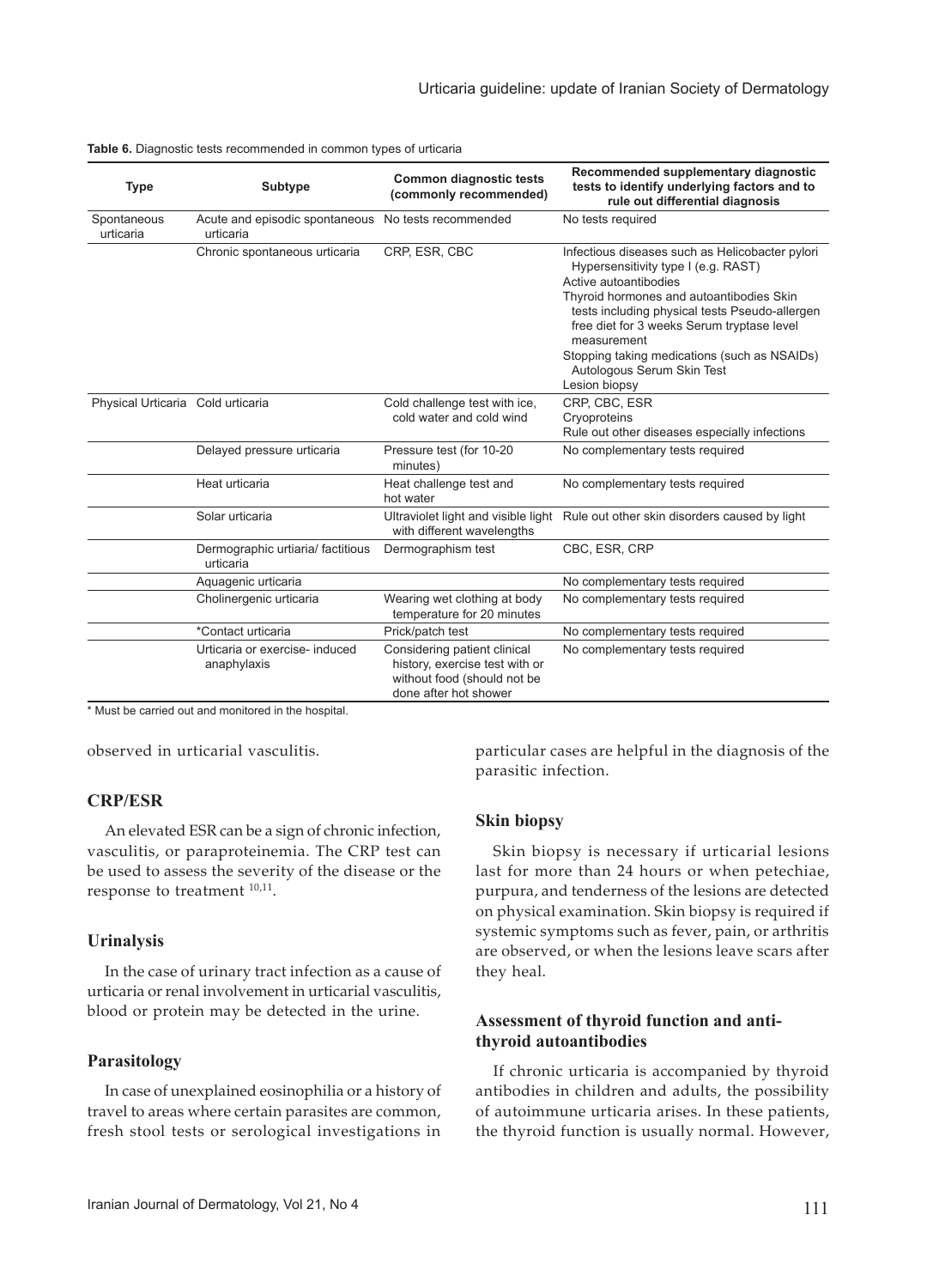it is recommended to monitor them over time.

#### **Serum complement**

If angioedema occurs simultaneously with urticaria, it is not required to investigate C1 inhibitor. However, in cases of angioedema without urticaria, hereditary angioedema screening test is essential in order to measure C4 and C1 inhibitors (quantitative and functional). In urticarial vasculitis, C4 and C3 should be checked. Prognosis of urticarial vasculitis associated with hypocomplementemia is worse

#### **Skin prick test**

This test is helpful for diagnosis of suspected cases of allergic urticaria or contact urticaria. If the test results are negative, IgE-mediated allergic reactions to foods or other allergens are unlikely.

#### **Evaluation of specific IgE**

In allergic urticaria, radioallergosorbant test (RAST) or chloramphenicol (CAP) fluoroimmunoassay can detect specific IgE antibodies against specific antigens.

#### **Autologous serum skin test**

In this test, intradermal injection of the patient's own serum is done. A positive reaction as urticaria and localized discoloration indicates the presence of circulating autoantibodies against IgE receptors on the surface of mast cells. This method is a research tool, and is not widely used. The gold standard method for detection of antibodies is called basophil histamine release assay, which is available only in a limited number of centers.

#### **Cryoglobulin**

Clotted samples collected at 37° C are sent to the laboratory. The test may be positive in secondary cold urticaria.

#### **Challenge tests**

These tests are helpful in diagnosis of physical urticaria and are briefly described below.

• Cold urticaria: A piece of ice in a plastic bag

is placed on the forearm for 20 minutes. Skin assessment is done after the skin warms again.

- Dermatographism: The skin is assessed through light stroking. If urticaria occurs within 10 minutes, the test is considered positive
- Aquagenic urticaria (caused by exposure to water): The test is carried out simply by immersing the body in water at 37°C for a few minutes or by placing a wet towel (with the same temperature as the body) on the skin for a few minutes
- Cholinergic urticaria: It is assessed through exercise in a hot environment. In general, no specific laboratory test is recommended for a lot of patients with urticaria. However, some tests may be required based on the symptoms. Figure 1 summarizes the diagnostic approaches to urticaria and angioedema<sup>8</sup>.

#### **TREATMENT**

In treatment of patients with urticaria two approaches should be adopted:

Identifying and if possible, removing the factors causing or aggravating the condition; (although, this is not possible as urticaria is idiopathic in many cases) and treatment of urticaria symptoms.

## **A) Identification and removal of urticaria causes and / or aggravating factors**

The first step in urticaria management is to identify and remove the causes or aggravating factors. A large number of patients with urticaria suffer from both chronic and physical urticaria. Therefore, in the long-term treatment, it is of great significance to identify urticaria causes and/ or aggravating factors. In patients with physical urticaria, certain strategies should be adopted in order to treat the disease <sup>12,13</sup>.

#### **• Infection and food**

In ordinary acute and chronic urticaria, treatment of infection or inflammatory diseases such as gastritis induced by *H. pylori*, or avoidance of certain food, additives and drugs may be useful in some patients 14,15. Analgesics can cause new urticarial lesions and may also exacerbate urticaria. The role of these factors can only be confirmed if a relapse happens following a double-blind provocation test.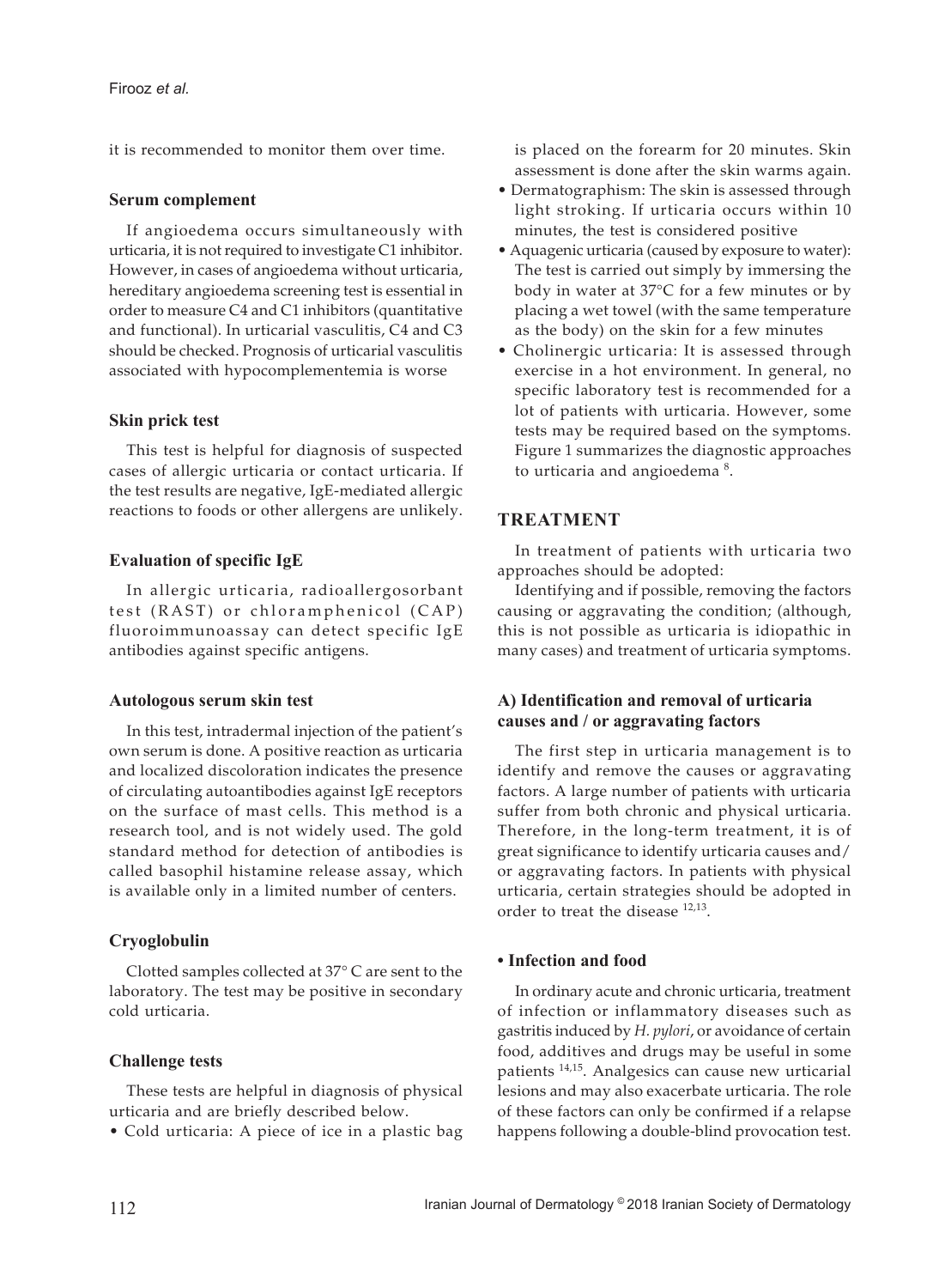

**Figure 1.** Diagnosis of urticaria with or without angioedema 8.

#### **• Stress**

Stress can cause or exacerbate itching in some cases of chronic urticarial <sup>13</sup>. Therefore, psychological counseling can be a great help to some patients.

#### **• Drugs**

Medications often cause acute urticaria. However, drugs can lead to the development of chronic urticaria as well; use of drugs that are suspected should be discontinued or they should be replaced

with medications belonging to a different group.

To the extent possible, patients should refrain from taking multiple medications and unnecessary drugs should be avoided. Drugs (like aspirin) that cause IgE-independent reactions can also cause new urticarial lesions and may aggravate previous ones. In 30% of the patients with chronic urticaria, aspirin can exacerbate the disease. However, patients can usually take low-dose aspirin for anticoagulation purposes. Therefore, in patients with chronic urticaria, aspirin and other NSAIDs are not recommended to be consumed <sup>5,15</sup>. Angiotensin converting enzyme inhibitors can cause angioedema, whereas they can rarely induce chronic urticaria.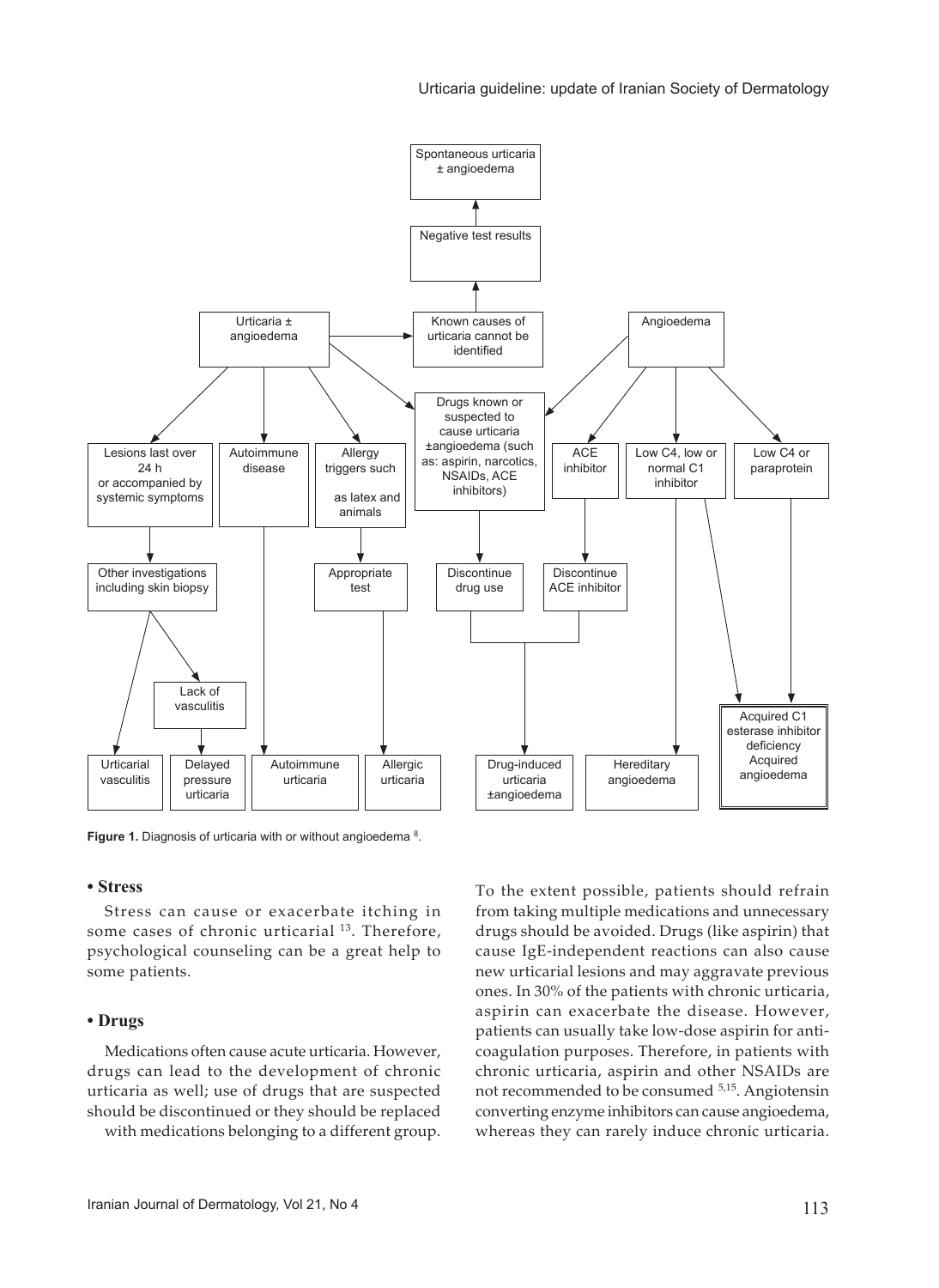However, patients with chronic urticaria (with or without angioedema) are recommended to avoid such drugs. Other drugs that aggravate chronic urticaria include narcotics (codeine, morphine), oral contraceptives, antidepressants (citalopram, statins and alcohol) 15-17.

## **• Physical factors**

In patients with physical urticaria, accurate identification of physical factors involved and their mechanical properties is important (Table 4). However, in many patients, the threshold response to physical stimuli is very low. Therefore, it is not possible to fully control the disease 12,15.

In patients with delayed pressure urticaria or dermographism, simple measures such as using bags with wide straps could be useful in preventing the onset of the symptoms. Cold wind should be avoided in the treatment of cold urticaria. As for the treatment of solar urticaria, it is important to identify the exact wavelength of the sunlight so that suitable sunscreen and appropriate light bulbs could be provided for the patient.

## **• Infections**

Several infectious agents can cause or aggravate urticaria:

- Viruses
- Bacteria: Dental root canal, sinus, gallbladder and urinary tract infections as well as infection with *H. pylori*
- Fungi: Fungal infections of the nails, tinea pedis, and candidiasis
- Parasites: *Strongyloides*, giardiasis, amoebiasis, and mites. Intestinal worms usually cause eosinophilia. However, the absence of eosinophilia does not rule out the infection 3,18.

## **• Inflammatory processes**

Chronic inflammatory diseases such as chronic gastritis, reflux esophagitis, or inflammation of the gallbladder or bile ducts can also lead to the development of chronic urticaria.

## **• Autoimmunity**

In some patients with chronic urticaria, there is

an active antibody against the alpha chain of IgE receptor (FCεRI). Factors making the receptors available to antibodies can cause anaphylactic reactions. Non- immunological aggravating factors for urticaria can directly or indirectly increase the number of available receptors; therefore, antibodies can induce urticarial <sup>19</sup>.

## **• Systemic diseases**

Chronic urticaria could be accompanied by hyperthyroidism or hypothyroidism (Hashimoto's thyroiditis). In some patients that have no thyroid disorders but have autoantibodies, treatment with levothyroxine may lead to urticaria remission 19.

## **• Diet**

Avoidance of pseudoallergens can help patients recover from chronic urticaria. However, severe and unnecessary diets should be avoided as well unless proved necessary. It should be noted that pseudo- allergens usually aggravate urticaria and are not causative agents.

Some patients with chronic urticaria show pseudoallergic reactions to food or food additives (including artificial colors and preservatives). A nutrient should not be consumed only if it is confirmed that it can cause urticaria.

In most patients with chronic urticaria, allergic skin or blood tests do not help with diagnosing the condition<sup>12</sup>.

Pseudoallergen-free/food additive-free diets should be continued for 3 to 6 months; the symptoms will usually resolve in 50% of the patients during this period. It should be noted that avoiding certain foods in type I hypersensitivity (allergy that is rare in urticaria) improved urticaria within 24 to 48 hours. However, pseudoallergen-free diets should be continued for 2 to 3 weeks before urticaria could be treated. Dietary restrictions (allergens and/ or pseudoallergens) are only recommended once confirmed following a double-blind provocation test 3,9,20.

## **• Environmental factors**

Pollens, molds, sprays, animal dander, house dust mites, and smoke could all exacerbate chronic urticaria. Urticaria may be exacerbated in pregnancy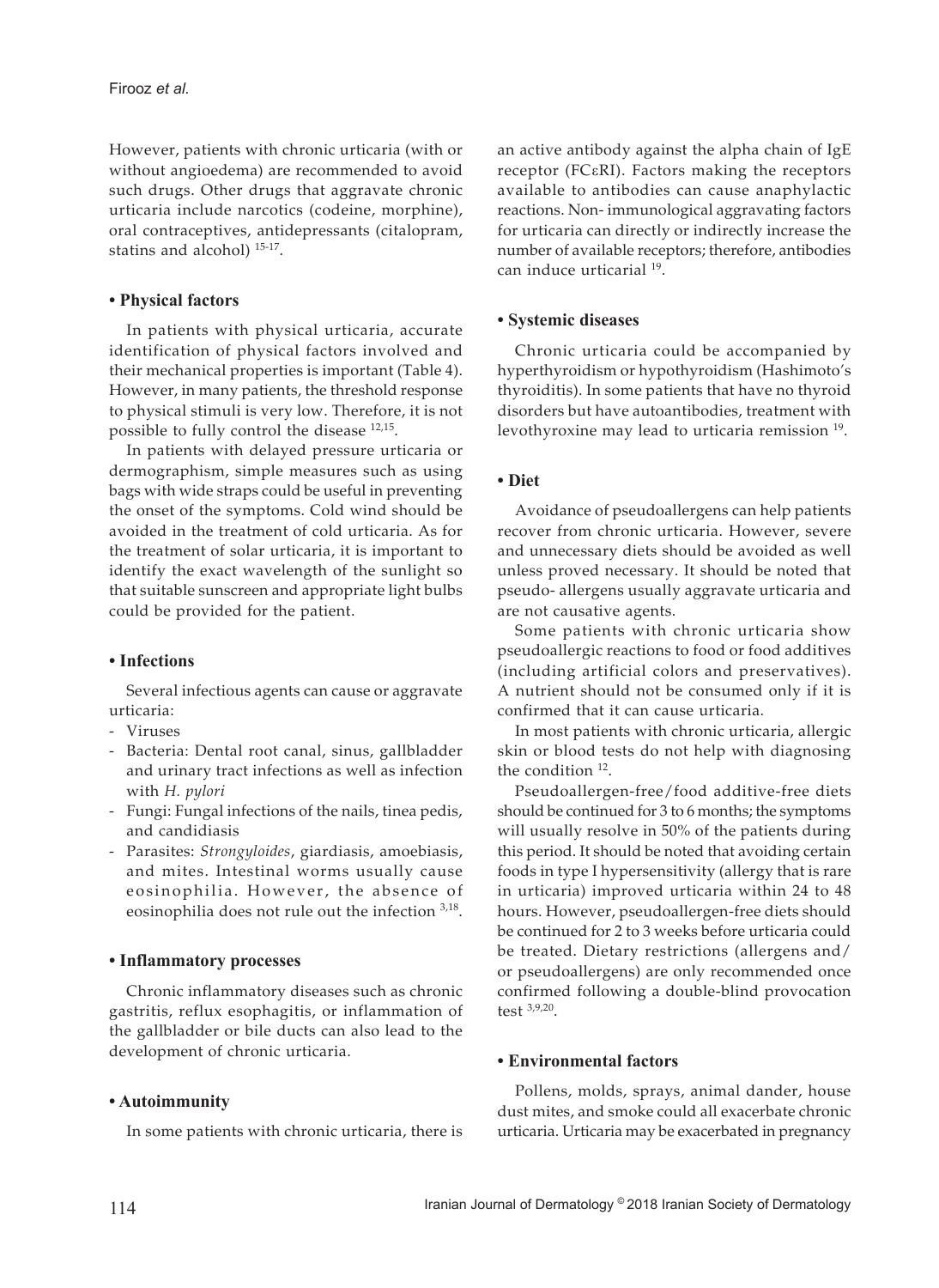and before menstruation. Chronic urticaria due to orthopedic implants, dentures, dental amalgam used in dental fillings, and intrauterine device (IUD) has been reported. Stress, depression, and anxiety can also cause or aggravate urticarial <sup>15,20-23</sup>.

## **• Contact urticaria**

Contact with animals and some materials such as latex, as well as certain types of food causes urticarial lesions at the area of contact through an IgE-dependent mechanism. In this case, contact with the above- mentioned substances should be avoided so that the disease could be controlled  $^8$ .

#### **B) Symptomatic treatment of urticaria**

#### **• Antihistamines**

The term antihistamine mostly refers to H1 receptor inverse agonists that binds to the H1 receptor and inhibits the binding of histamine to the H1 receptor. As a result, the action of histamine is inhibited. The term does not usually include H2 receptor inhibitors. Antihistamines are divided into the older (first) and the new (second) generation. First-generation and second-generation antihistamines are also called sedating and nonsedating antihistamines, respectively.

#### **First-generation antihistamines**

These drugs have entered the market since the1940s and 1950s and are still considered nonprescription drugs (over-the-counter [OTC]). They are commonly used in treatment of allergic rhinitis, allergic conjunctivitis, urticaria, cough, common cold, and insomnia <sup>9</sup>.

First generation H1-antihistamines are divided into 5 groups (Table 7). First generation drugs are relatively lipophilic; therefore, they can pass through the blood-brain barrier. First generation

**Table 7.** The main groups of first-generation antihistamines and examples of each group<sup>9</sup>.

| Group          | <b>Example</b>   |
|----------------|------------------|
| Ethanolamines  | Diphenhydramine  |
| Piperidins     | Cyproheptadine   |
| Phenothiazines | Promethazine     |
| Alkylamines    | Chlorpheniramine |
| Piperazines    | Hydroxyzine      |

H1- antihistamines can cause drowsiness as a result of binding to histamine receptors in the nervous system. The drug reaches its highest concentration within 2 hours and usually binds to proteins. The drug metabolism usually occurs via hepatic cytochrome P450 enzyme, so the drug half-life may be longer in patients with liver failure as well as patients receiving medications such as erythromycin and ketoconazole that inhibit the cytochrome P450 system 24.

Such drugs are able to inhibit the symptoms of urticaria. Maximum inhibition of urticaria usually occurs when the drug reaches its highest blood concentration. Consequently, antihistamines should be used on an ongoing basis rather than whenever necessary <sup>24</sup>.

Currently, the use of first-generation antihistamines (sedating) to treat urticaria is not recommended except in special cases. The side effects of first-generation antihistamines are listed in Table 8.

#### **Second-generation antihistamine 24**

Like first-generation antihistamines, secondgeneration antihistamines are actually H1 receptor inverse agonists. The characteristic of this group of drugs is the lowest ratio of toxic to therapeutic dose or a wide therapeutic window. Therefore, in the treatment of chronic urticaria, it is possible to use these drugs at a higher than the recommended dose.

This group of drugs is less lipophilic and causes less drowsiness. They are also very selective and have fewer anticholinergic effects than the first group or do not cause these effects in some cases. Of these antihistamines, fexofenadine, loratadine, cetirizine, levocetirizine and desloratadine are available on the market. Terfenadine and astemizole have been withdrawn from the market due to their cardiovascular complications such as increasing the Q-T interval.

| Table 8. Side effects of first-generation antihistamines |  |
|----------------------------------------------------------|--|
|----------------------------------------------------------|--|

| <b>Affected system</b> | <b>Side Effects</b>                                            |
|------------------------|----------------------------------------------------------------|
| Central nervous system | Drowsiness, impaired cognitive<br>function, increased appetite |
| Digestive tract        | Dry mouth, Constipation                                        |
| Genitourinary tract    | Dysuria, erectile dysfunction                                  |
| Cardiovascular system  | Tachycardia, arrhythmia                                        |
| Other side effects     | Diplopia                                                       |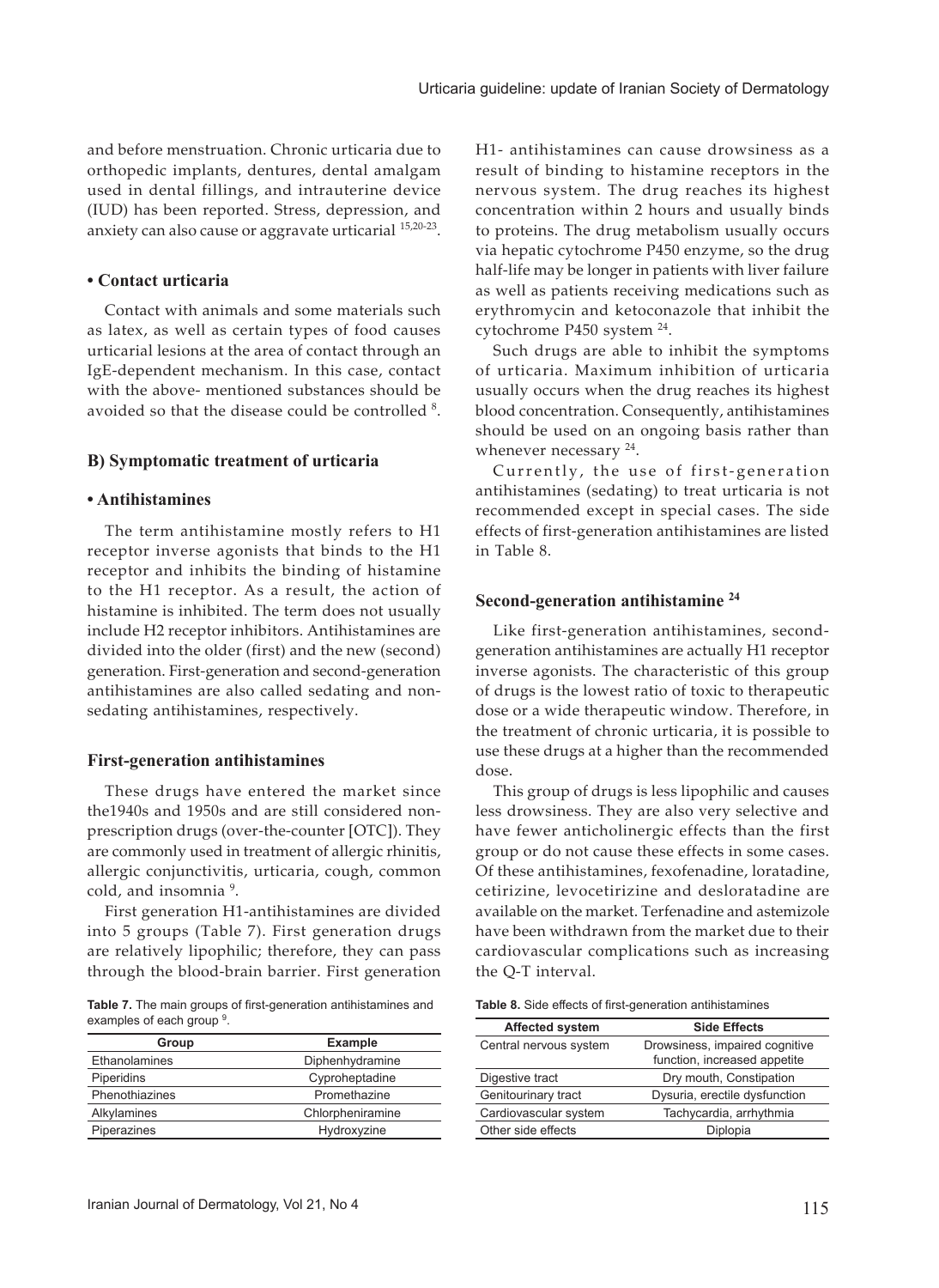The generic name, brand name, formulation and dosage, and recommended dose of secondgeneration H1 receptor inhibitor antihistamines in Iran for adults are presented in Table 9 and their pharmacokinetic characteristics are presented in Table 10.

## **Fexofenadine**

Like other second-generation antihistamines, fexofenadine is an H1 receptor inverse agonist, is selective, and its side effects are not different from placebo. Although this drug is derived from terfenadine, it does not have a liver metabolism, and is excreted almost intact. Fexofenadine does not have anticholinergic effects and several studies on humans and animals have indicated its safe cardiovascular profile 24.

Driving and other activities that require alertness are not affected by fexofenadine and it increases the patient's quality of life. The safety of this drug in children, patients with liver failure or renal disease, and the elderly is known and the dose in these patients does not need to be adjusted. Fexofenadine does not cause drowsiness and drowsiness is not observed even at higher than recommended doses.

No report is available regarding drug resistance <sup>25</sup>.

Fexofenadine is rapidly absorbed after oral administration and acts dramatically faster than loratadine. Within 1 to 3 hours, the drug reaches its maximum blood concentration and its effects last for up to 24 hours <sup>26</sup>.

Scientific evidence suggests that oral administration of 180 mg once daily is effective for the treatment of chronic urticaria<sup>27</sup>. No clinically significant drug interactions have been reported  $y$ et  $^{28}$ .

## **Loratadine**

Loratadine is a new generation antihistamine of the piperidine group. At the recommended dose, loratadine anticholinergic effects, sleepiness, and other side effects are minimal. The active metabolite of this drug is desloratadine. The drug has a half-life of 8 to 11 hours. Even though liver and kidney dysfunction has no significant impact on the pharmacokinetics of the drug, the drug dose adjustment is necessary in patients with chronic liver and kidney problems. Often a single oral dose of 10 mg inhibits the symptoms of urticaria for 12 hours. Unresponsiveness to the drug has

**Table 9.** Generic name, brand name, dosage form and recommended dose for adults' second-generation H1 receptor inhibitor antihistamines in Iran

| Generic name  | <b>Brand name</b><br>(Manufacturer's name) | Drug availability<br>under generic name | Drug availability<br>under brand name | Dosage form                           | <b>Recommended dose</b><br>in adults      |
|---------------|--------------------------------------------|-----------------------------------------|---------------------------------------|---------------------------------------|-------------------------------------------|
| Fexofenadine  | Telfast (Sanofi)                           | Yes                                     | Yes                                   | 60, 120 and 180 mg<br>tablets         | 180 mg once a day or<br>60 mg twice a day |
| Cetirizine    | Zyrtec (Pfizer)                            | Yes                                     | No                                    | 5 and 10 mg tablets, 5<br>mg/ml syrup | 10 mg once a day                          |
| Levocetrizine | Xyzal (Sanofi)                             | Yes                                     | No                                    | 5 mg tablet                           | 5 mg once a day                           |
| Loratadine    | Claritin (Schering)                        | Yes                                     | No                                    | 10 mg tablet, 5 mg/ ml<br>syrup       | 10 mg once a day                          |
| Desloratadine | Clarinex                                   | Yes                                     | No                                    | 5 mg tablet, 0.5 mg/5<br>ml syrup     | 5 mg once a day                           |

**Table 10.** Pharmacokinetic characteristics of second-generation H1 receptor inhibitor antihistamines in Iran 19.

| <b>Name</b>   | Time to<br>maximum serum<br>level (hours) | <b>Bioavailability</b><br>$(\%)$ | <b>Binding to</b><br>protein $(\%)$ | Half-life<br>(hours) | Active metabolite            | <b>Excretion</b>                |
|---------------|-------------------------------------------|----------------------------------|-------------------------------------|----------------------|------------------------------|---------------------------------|
| Fexofenadine  | $1 - 3$                                   | 85                               | 60-70                               | 14.4                 | Terfenadine premedication    | 80% in the feces                |
| Cetirizine    | $0.5 - 1.5$                               | 70                               | 93                                  | 8.3                  | I evocetirizine              | More than 70%<br>through urine  |
| evocetirizine | 0.75                                      | 77                               | 90                                  | 11                   | Cetirizine active metabolite | negligible urinary<br>excretion |
| Loratadine    | $0.7 - 1.3$                               | $\overline{\phantom{0}}$         | 97.1                                | $2 - 4$              | Desloratadine                | negligible urinary<br>excretion |
| Desloratadine | 3                                         | 100                              | 82-87                               | 27                   | Desloratadine                | negligible urinary<br>excretion |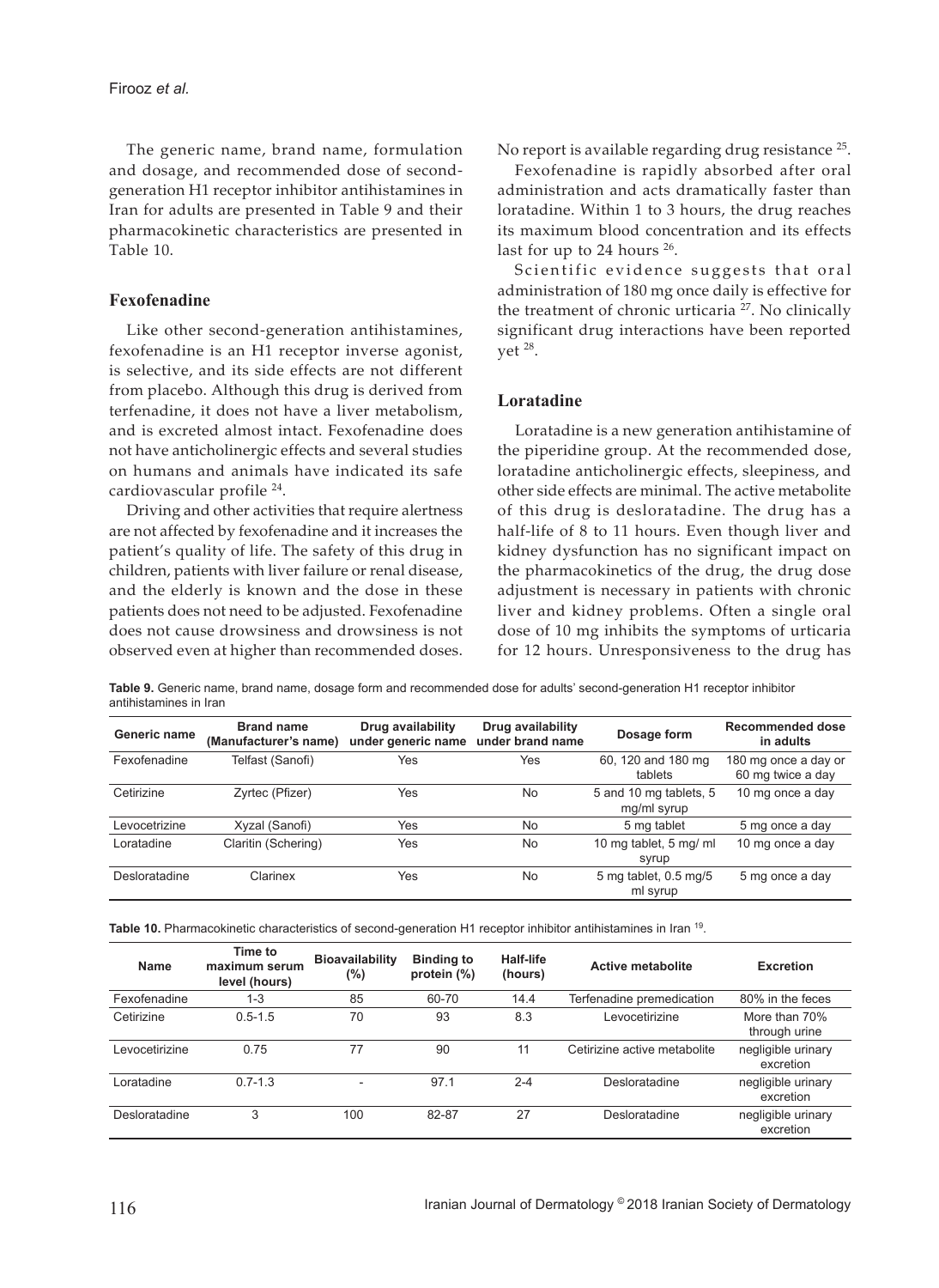not been reported yet <sup>24</sup>.

Although loratadine affects potassium channels, it does not cause cardiac arrhythmia. This medication has no interaction with drugs affecting cytochrome P450 3A4 (CyP3A4). The drug is mainly used for the treatment of chronic urticaria<sup>29,30</sup>.

## **Cetirizine**

Cetirizine is hydroxyzine carboxylic acid metabolite. Oral administration of a single dose of 10 mg can alleviate the symptoms of urticaria for up to 24 hours. Anticholinergic symptoms would be minimal at the recommended dose. According to some studies, drowsiness is observed in 13.7% of the patients following taking the recommended dose, while 6.3% of the patients in the placebo group experience this complication. The frequency of this complication increases at higher doses. In patients with chronic renal or liver problems, adjusting its dose to 5 mg is recommended. Cetirizine can be used for the treatment of chronic urticaria. So far, significant drug interactions and side effects such as cardiotoxicity have not been reported  $25,31-33$ .

## **Levocetirizine**

Levocetirizine is the R-enantiomer of cetirizine and its major metabolite. It seems to be more effective than loratadine in suppressing urticaria. Its anticholinergic effects and drowsiness are very slight. It is recommended for the treatment of urticaria in patients above 6 years old and a daily dose of 5 mg is recommended  $34,35$ .

## **Desloratadine**

This drug is the active metabolite of loratadine which is absorbed rapidly from gastrointestinal tract and is similar to loratadine in efficacy and safety.

#### **Antihistamines in special cases**

Renal failure: Patients with renal impairment should take half the dose of cetirizine, levocetirizine, and hydroxyzine.

#### **Hepatic failure**

Chlorpheniramine and hydroxyzine are not

recommended in these patients  $4,24$ .

#### **Pregnancy and lactation**

Although not proven to be teratogenic, antihistamines are not recommended during the first trimester of pregnancy. According to manufacturers, hydroxyzine is the only antihistamine that is prohibited in the early stages of pregnancy. Being known as safe for a longer period of time, chlorpheniramine is recommended in these cases. Although loratadine and cetirizine are not proven to be safe during pregnancy, these drugs are categorized as group B. Thus, there is no evidence available regarding their side effects on the fetus during pregnancy 35,36.

### **Childhood**

None of the antihistamines that have been licensed so far are prohibited in children aged 12 years or above. Since the age limit and dose for each of the antihistamines in children less than 12 years of age is different, it is better to refer to the respective information prior to drug administration<sup>3</sup>.

Diphenhydramine, hydroxyzine, promethazine, chlorpheniramine are licensed for use in children. Chlorpheniramine and hydroxyzine can be used in children under 2 years old. Even though children become accustomed to the hypnotic effect of drugs, psychomotor disturbance may result in impaired performance of the children at school. Cyproheptadine is effective in children, especially in cold urticaria. However, it increases the appetite <sup>24</sup>.

Cetirizine and loratadine are licensed for the treatment of urticaria in children above 2 years old. Fexofenadine and levocetirizine are licensed in children above 6 years. The use of cetirizine in 1- to 2-year- old children at a dose of 0.25 mg per kilogram of body weight 2 times a day has been reported to be safe and harmless 24.

#### **• Other drugs**

These drugs are the last line of drug therapy for the treatment of chronic urticaria. They are allowed only in cases that treatment with antihistamines at maximum doses is not effective. No sufficient data is available on the effectiveness and side effects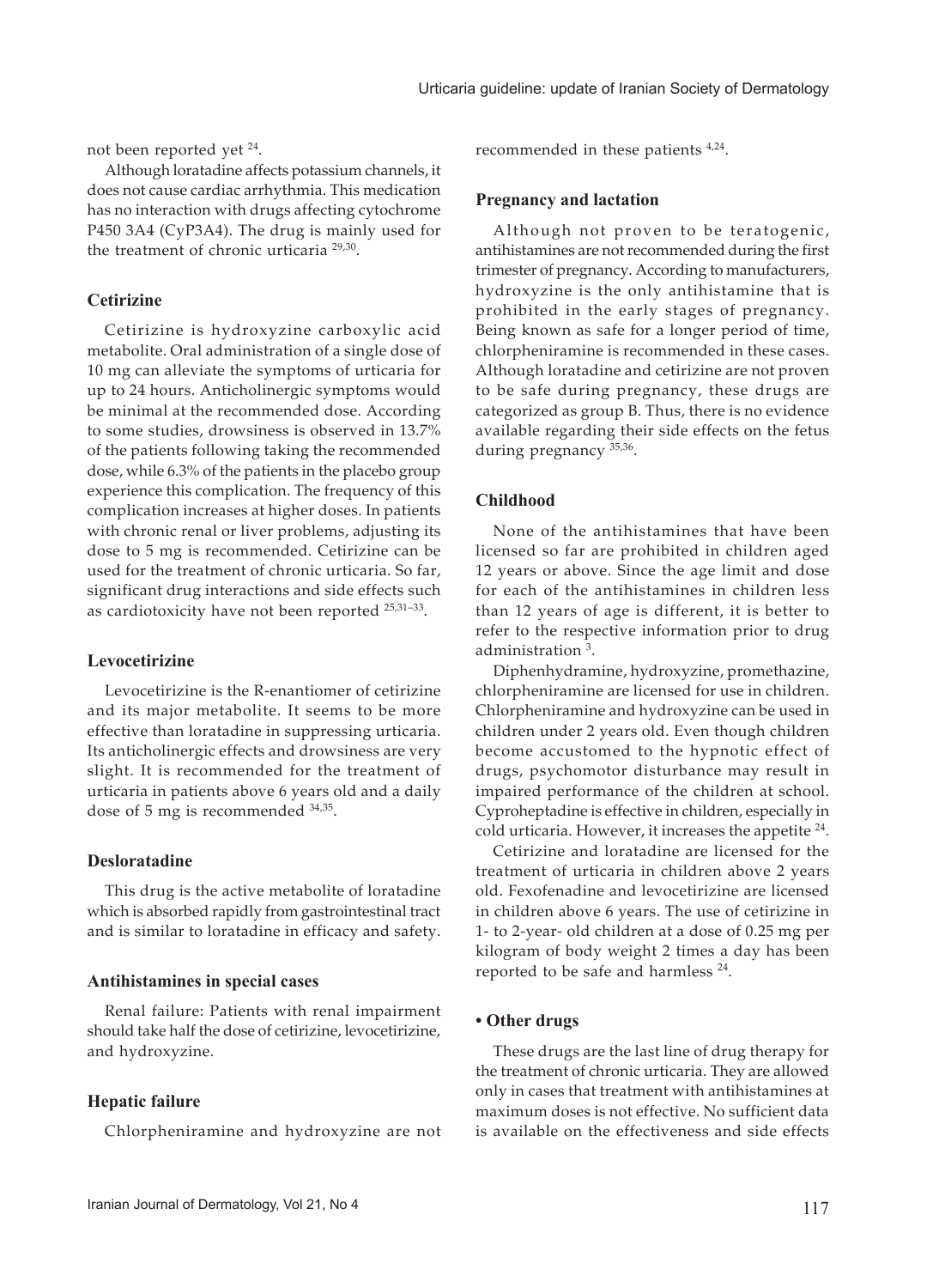of the long-term use of these drugs, which has to be explained to the patients clearly  $37,38$ .

## **H2 receptor antagonists**

The use of a combination of an H1-inhibitor antihistamine and an H2-blocker antihistamine such as cimetidine or ranitidine has probably only a slight effect. These drugs are simultaneously used in patients who have digestive problems and use corticosteroids 23,24.

The therapeutic approach to urticaria is summarized as an algorithm in Figure 2.

## **Doxepin**

Doxepin is a tricyclic antidepressant that is capable of acting as an antihistamine. Oral administration has been proven effective for the treatment of severe urticaria<sup>39</sup>. Doxepin is prescribed with a dose of 10 to 25 mg once a day  $40$ .

## **Cyclosporine**

Cyclosporine is a cyclic polypeptide consisting of 11 amino acids. It is an immunosuppressive drug that suppresses humoral and mainly cell- mediated immunity. It is used to treat a range of immune reactions such as allograft rejection, delayed hypersensitivity, and graft versus host disease (GVHD). T cells are selectively inhibited and the production and release of lymphokines, including interleukin-2 (IL-2) and T cell growth factor (TCGF), can be inhibited by the drug. Cyclosporine is used as a successful therapy for the treatment of chronic urticaria via inhibiting the release of histamine, leukotriene C4, and other mast cell mediators <sup>41-43</sup>. Cyclosporine is designated in the C category for pregnancy and is prescribed with a dose of 3-5 mg/kg daily in two divided doses 44.

## **Omalizumab**

Omalizumab is a humanized IgG1 monoclonal antibody that selectively prevents the binding of IgE molecules to mast cell and basophil IgE receptors, and has been proven to be a safe and effective treatment modality in the treatment of CSU patients refractory to antihistamines 45–49. It is being used since 2014 for the treatment of CSU in the United States and Europe for patients over the age of 12 years, and refractory to standard of care. The benefits of omalizumab treatment can be seen since the first week in some in some patients 50, but patients must be informed that the improvement in their symptoms may not be evident immediately <sup>51</sup>.

For chronic urticaria, omalizumab is prescribed at doses of 150 or 300 mg- irrespective of patient's weight and/or the IgE level in serumas subcutaneous injections every 4 weeks 52. The licensed dose and the duration of the treatment is different in different countries, but evidence shows that the 300 mg dose has the highest efficacy and chances of getting response goes higher with at least 3 injections <sup>50</sup>. Omalizumab has also shown efficacy in the treatment of other physical mechanical urticaria 53,54, including cholinergic urticaria 55, cold urticaria 56, solar urticaria 57, heat urticarial<sup>58</sup>, dermographic/induced urticaria<sup>59</sup>, and also delayed pressure urticaria<sup>60</sup>. In cases of relapse after withdrawal from the treatment, patients can benefit from retreatment with omalizumab 61,62.

Omalizumab is considered a safe product. The incidence and severity of adverse events and serious adverse events were low and similar to the placebo group in clinical studies 45–47. Although upon the drug's entry to the market, there were initial concerns about increasing chance of malignancy with omalizumab therapy  $^{63}$ , current data has shown no association between omalizumab and malignancy  $64-66$ . Among the reported adverse events, a rare but important event, is the potential risk of anaphylaxis, which can happen in 0.1 – 0.2% of patients <sup>67</sup>. A significant percentage of the patients that experienced anaphylactic shock, due to omalizumab had a previous non-omalizumab relevant shock and the underlying reason is not clear <sup>67</sup>. Omalizumab must be administered by a trained person at a setting with proper facilities, who can manage the patient in case of appearance of the symptoms of anaphylaxis.

For chronic urticaria patients, there are no mandatory blood tests to determine dosage or injection times, prior to prescribing the medication <sup>51</sup>. Omalizumab is a category B drug in pregnancy, and can safely be used in pregnant patients, and there are no reports of teratogenicity yet <sup>68-70</sup>.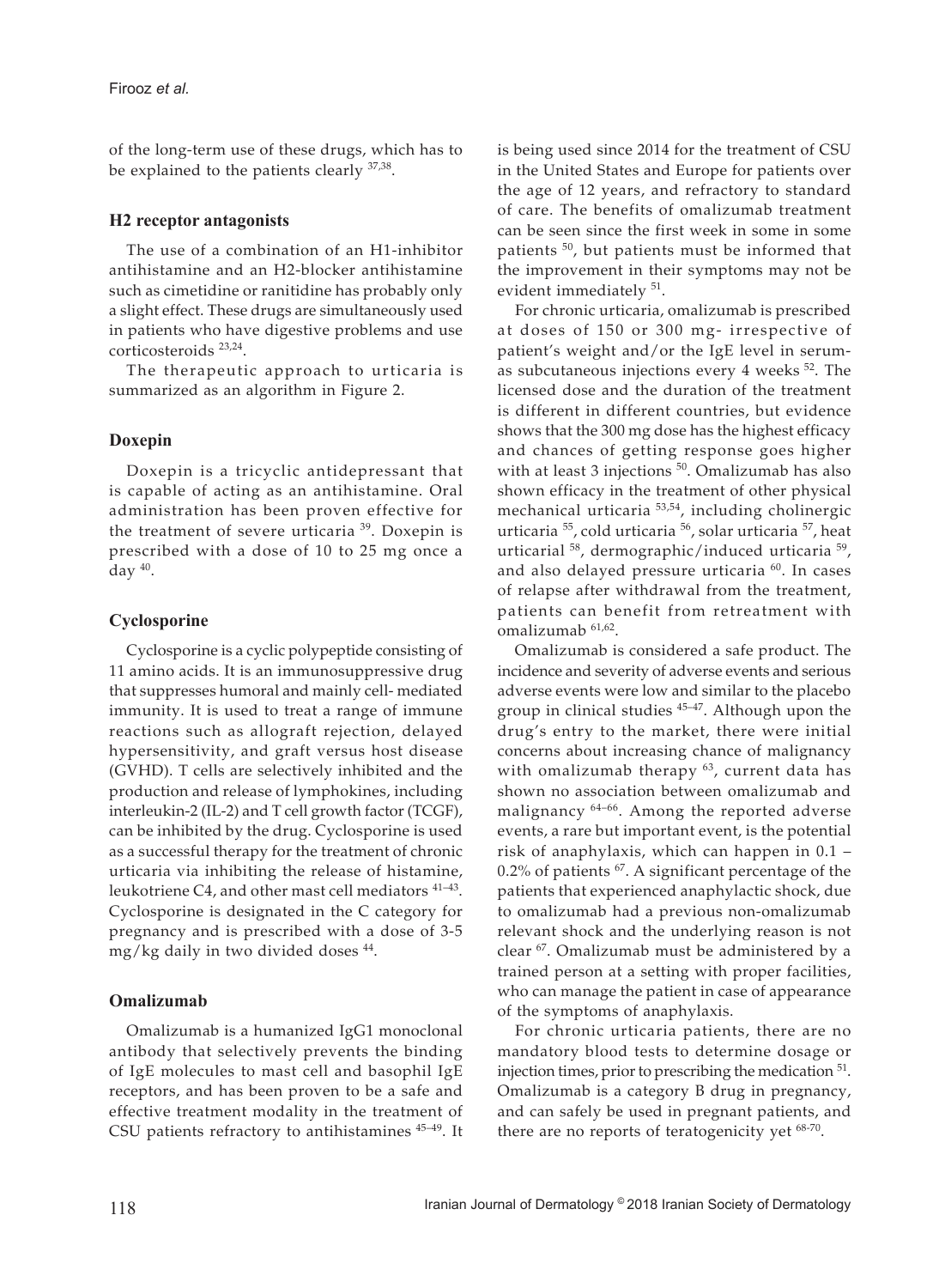Urticaria guideline: update of Iranian Society of Dermatology



**Figure 2.** Algorithm of urticaria treatment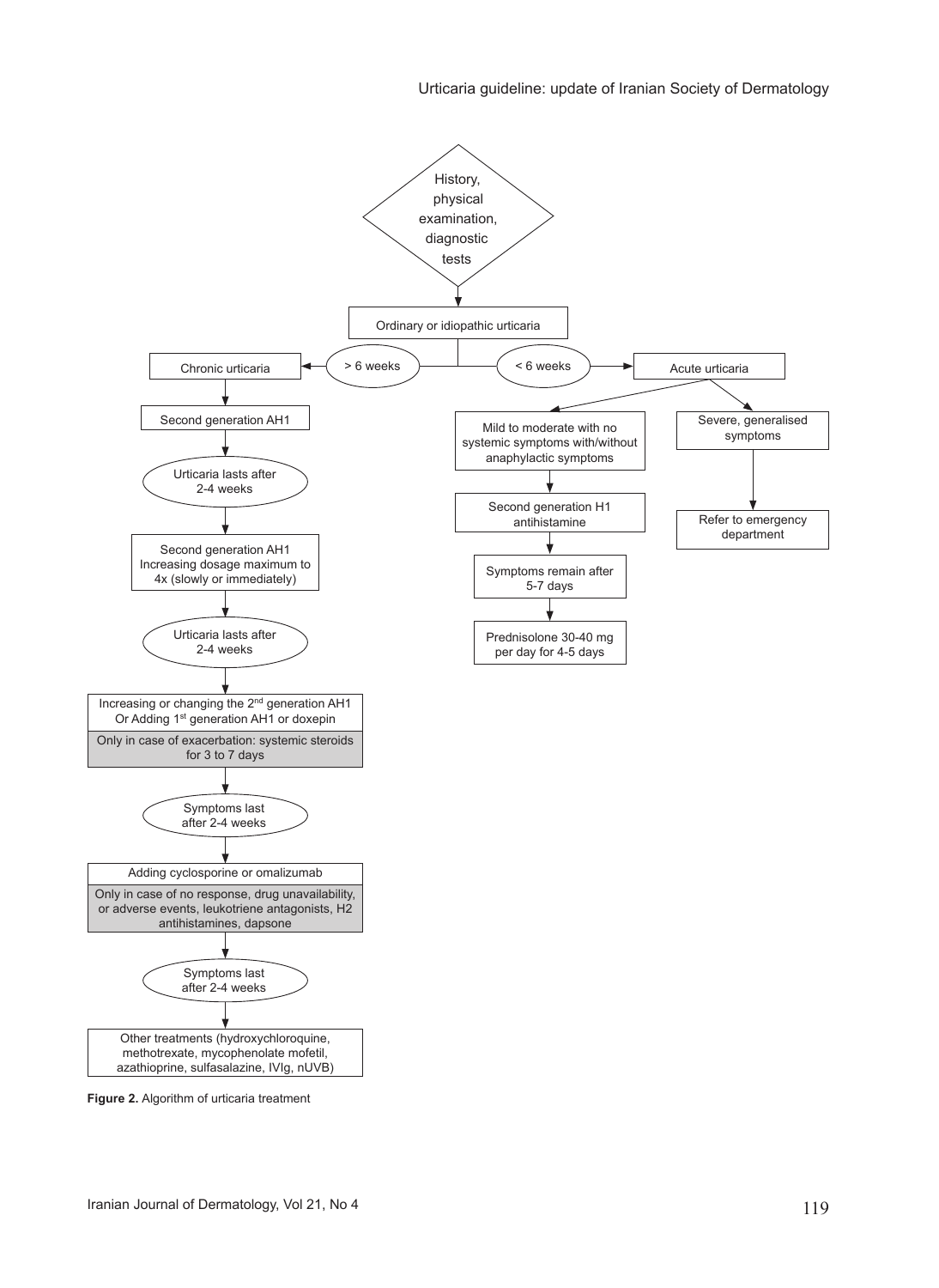## **Dapsone**

Dapsone is a sulfone derivative with antimicrobial and anti-inflammatory functions. This drug has been used for more than 80 years to treat a range of skin diseases, including infections such as leprosy. Dapsone alone or in combination with other drugs is used for the treatment of chronic idiopathic urticaria  $71.72$ . The initial dose of dapsone is 100 mg per day, which can be tapered gradually according to the patient's response to treatment.

## **Montelukast**

A leukotriene receptor antagonist used for treatment of chronic idiopathic urticaria. Several studies have provided different reports on its effectiveness. According to a randomized doubleblind study in which the efficacy of an oral dose of 10 mg daily was compared with that of 5 mg levocetririzine per day, the efficacy of both treatment options in chronic idiopathic urticaria was similar but the drowsiness was lower and the quality of life was higher for levocetrizine <sup>73</sup>. In a more recent study, a combination of montelukast at the above-mentioned dose and an antihistamine significantly reduced the symptoms in patients with severe refractory chronic idiopathic urticaria, as compared to the placebo<sup>74</sup>. It is generally prescribed as 10 mg daily dose <sup>44</sup>.

## **Miscellaneous drugs:**

In chronic urticaria cases refractory to the above treatments, or in case of adverse events, non- tolerability, or contraindications, it is possible to prescribe the following drugs, however, there is no evidence of their effectiveness: azathioprine, mycophenolate mofetil, methotrexate, hydroxychloroquine, IVIG and sulfasalazine 37.

## **• Non-drug therapies and alternative approaches**

When urticarial lesions appear, a lukewarm shower and the use of skin soothing ingredients such as creams or solutions containing 0.5% to 1% menthol or calamine and 10% crotamiton solution can help. PUVA has been used in the treatment

of chronic urticaria. Although it has not been shown to be effective, the response to NBUVB has been better <sup>75</sup>. Considering the prevalence of psychological symptoms in patients with chronic urticaria, it seems that a complementary therapy should be used for patients suffering from psychological issues 24,76.

#### **Treatment response assessment**

Based on the duration of the disease and how it changes with time it is better to use a measurement tool to assess the severity of the disease and the response to treatment. The most comment tools for this are the Dermatology Life Quality Index (DLQI) and Urticaria Activity Score over 7 Days (UAS7) (attachment 1) $77$ .

#### **Acknowledgment**

The development of this practical clinical guideline was funded by Novartis Pharma Services Company, Iran. The guideline development committee members express their sincere gratitude to the medical unit of the Novartis Company, Iran, especially Dr. Laleh AtashbarAzar for her continuous support.

#### **Conflict of Interest**

The preparation of this guideline has been sponsored by Novartis Pharma Services AG, Iran Branch. In addition, Yasaman Norouzi is an employee of Novartis Pharma Services AG, Iran Branch.

## **REFERENCES**

- 1. Hallaji Z, Khatami A, Robati R, et al. Management of urticaria: Iranian society of dermatology clinical practice guideline. J Dermatology Cosmet. 2015; 6(1): 1-22.
- 2. Firooz A, Hallaji Z, Khatami A, et al. Management of urticaria: Iranian society of dermatology clinical practice guideline. Iran J Dermatology. 2015; 18(3): 81-96.
- 3. Grattan C. Urticaria and Angioedema. In: Bolognia J, Jorizzo J, Schaffer J, eds. Dermatology. 3rd ed. China: Elsevier Saunders; 2012: 291-306.
- 4. Grattan C, Humphreys F, British Association of Dermatologists Therapy Guidelines & Audit Subcommittee. Guidelines for evaluation and management of urticaria in adults and children. Br J Dermatol. 2007; 157(6): 1116-23.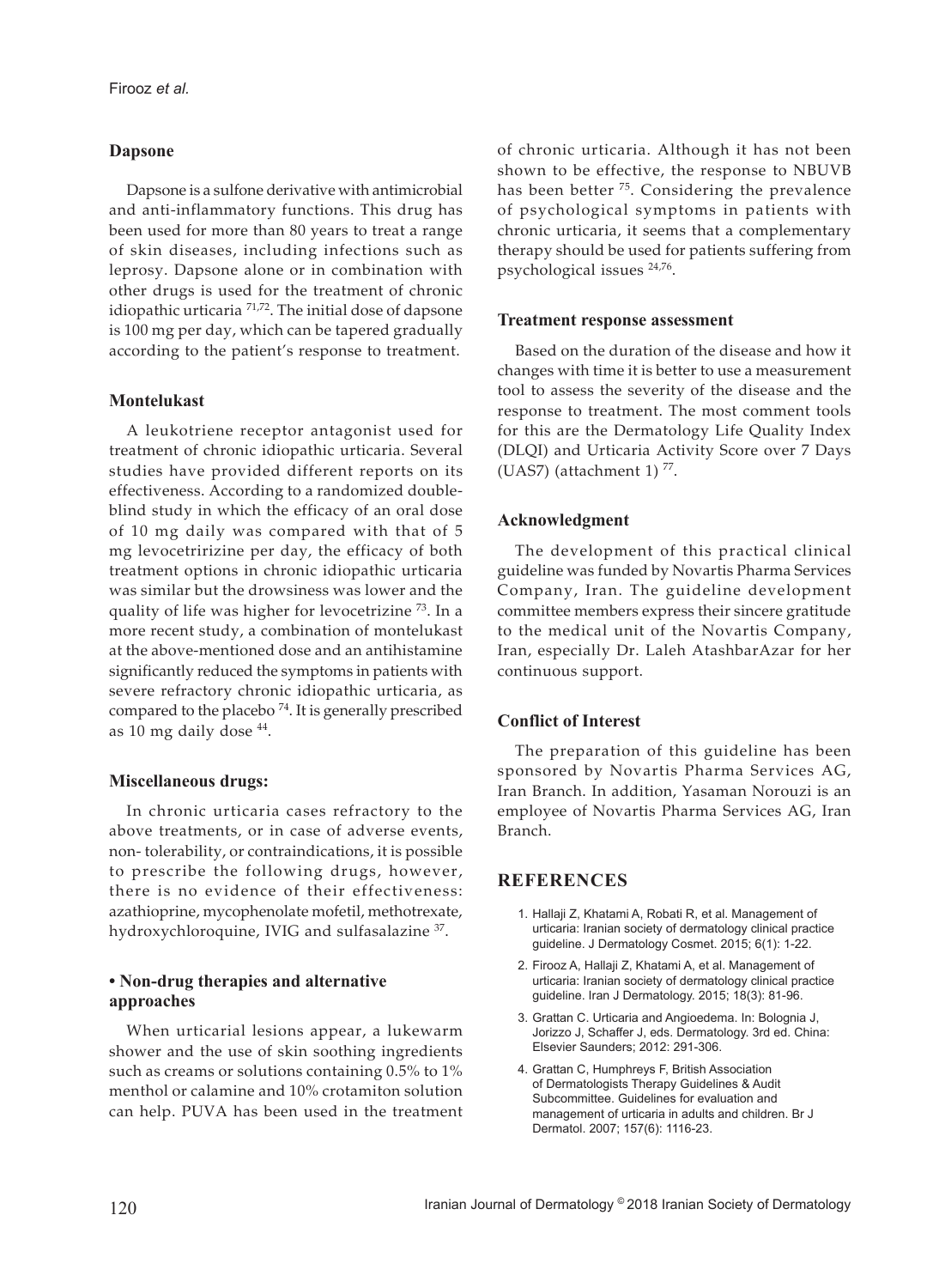- 5. Grattan C, Sabroe R, Greaves M. Chrnoic Urticaria. J Am Acad Dermatol. 2002; 46: 645-60.
- 6. Kocatürk E, Can P, Akbas P, et al. Management of chronic inducible urticaria according to the guideline: A prospective controlled study. J Dermatol Sci. 2017; 87: 60-9.
- 7. Scarpioni R, Rigante D, Cantarini L, et al. Renal involvement in secondary amyloidosis of Muckle-Wells syndrome: marked improvement of renal function and reduction of proteinuria after therapy with human antiinterleukin-1β monoclonal antibody canakinumab. Clin Rheumatol. 2015; 34(7): 1311-6.
- 8. Powell RJ, Du Toit GL, Siddique N, et al. BSACI guidelines for the management of chronic urticaria and angio-oedema. Clin Exp Allergy. 2007; 37(5): 631-50.
- 9. Chow SKW. Management of chronic urticaria in Asia: 2010 AADV consensus guidelines. Asia Pac Allergy. 2012; 2(2): 149-60.
- 10. Zuberbier T, Aberer W, Asero R, et al. The EAACI/ GA2LEN/EDF/WAO guideline for the definition, classification, diagnosis and management of urticaria: The 2017 revision and update. Allergy. 2018; 73(7): 1393- 1414.
- 11. Maouia A, Youssef M, Leban Net al. CRP relevance in clinical assessment of chronic spontaneous urticaria Tunisian patients. Cutan Ocul Toxicol. 2017; 36(4): 387- 92.
- 12. Zuberbier T, Asero R, Bindslev-Jensen C, et al. EAACI/ GALEN/EDF/WAO guideline: management of urticaria. Allergy. 2009; 64(10): 1427-43.
- 13. Zuberbier T, Greaves MW, Juhlin L, et al. Management of urticaria: A consensus report. J Invest Dermatol Symp Proc. 2001; 6(2): 128-31.
- 14. Godse K. Chronic Urticaria and Treatment Options. Indian J Dermatol. 2009; 54(4): 310-2.
- 15. Yadav M, Rishi J, Nijwan S. Chronic urticaria and Helicobacter pylori. Indian J Med Sci. 2008; 62(4): 157-62.
- 16. André F, VeysseyreBalter C, Rousset H, et al. Exogenous oestrogen as an alternative to food allergy in the aetiology of angioneurotic oedema. Toxicology. 2003; 185 (1-2):155- 60.
- 17. Kasperska-Zajac A, Brzoza Z, Rogala B. Sex hormones and urticaria. J Dermatol Sci. 2008; 52(2): 79-86.
- 18. Mahesh PA, Kushalappa PA, Holla AD, Vedanthan PK. House dust mite sensitivity is a factor in chronic urticaria. Indian J Dermatol Venereol Leprol. 2005; 71(2): 99-101.
- 19. Stadler BM, Pachlopnik J, Vogel M, et al, Miescher S. Conditional autoantibodies in urticarial patients: A unifying hypothesis. J Investig Dermatology Symp Proc. 2001; 6(2): 150-52.
- 20. Axél T. Hypersensitivity of the oral mucosa: clinics and pathology. Acta Odontol. 2001; 59: 315-9.
- 21. Hallab N, Merritt K, Jacobs J. Metal sensitivity in patients with orthopaedic implants. J Bone Jt Surg. 2001; 83 (428- 36).
- 22. Malhotra S, Mehta V. Role of stressful life events in induction or exacerbation of psoriasis and chronic urticaria. Indian J Dermatol Venereol Leprol. 2008; 74 (6): 594-9.
- 23. Yang H, Sun C, Wu Y, Wang J. Stress, insomnia, and chronic idiopathic urticaria-a casecontrol study. J Formos Med Assoc. 2005; 104 (4): 254-63.
- 24. Wolverton SE(Ed). Comprehensive Dermatologic Drug Therapy. China: Elsevier; 2013.
- 25. Russell T, Stolz M, Eller M, Al. E. Acute and subchronic dose tolerance of fexofenadine HCl in healthy male subjects (Abs p. 41). Br Soc Allergy Clin Immunol Meet Sept. 1996.
- 26. Howarth P. The choice of an H1-antihistamine for 21st century. Clin Experiemental Allergy Rev. 2002; 2(1): 18- 25.
- 27. Handa S, Dogra S, Kumar B. Comparative efficacy of cetirizine and fexofenadine in the treatment of chronic idiopathic urticaria. J Dermatolog Treat. 2004; 15 (1): 55-7.
- 28. Mason J, Reynolds R, Rao N. The systemic safety of fexofenadine HCl. Clin Exp Allergy. 1999; 29(3): 163-70.
- 29. Clissold S, Sorkin E, Goa K. Loratadine, a preliminary review of its pharmacodynamics properties and therapeutic efficacy. Drugs. 1989; 37(1): 42-57.
- 30. Kassem N, Roman I, Gural R, et al. Effects of loratadine (SCH 29851) in suppression of histamine-induced skin wheals. Ann Allergy Asthma Immunol. 1988; 60(6): 505-7.
- 31. Juhlin L, de Vos C, Rihoux J-P. Inhibiting effect of cetirizine on histamine-induced and 48/80 induced wheals and flares, experimental dermographism, and cold-induced urticaria. J Allergy Clin Immunol. 1987; 80: 599-602.
- 32. Wood S, John B, Chasseaud L, Yeh J, Chung M. The metabolism and pharmacokinetics of 14C-cetirizine in humans. Ann Allergy. 1987; 59: 31-4.
- 33. Clough G, Boutsiouki P, Church M. Comparison of the effects of levocetirizine and loratadine on histamineinduced wheal, flare and itch in human skin. Allergy. 2001;56 (10): 985-8.
- 34. Conn H, Poynard T. Corticosteroids and peptic ulcer: meta-analysis of adverse events during steroid therapy. J Intern Med. 1994; 236(6): 619-32.
- 35. Schatz M, Petitti D. Antihistamines and pregnancy. Ann Allergy Asthma Immunol. 1997; 78: 157-9.
- 36. Schatz M, Zeiger RS, Harden K, et al. The safety of asthma and allergy medications during pregnancy. J Allergy Clin Immunol. 1997; 100(3): 301-6.
- 37. Holm J, Ivyanskiy I, Thomsen S. Use of nonbiologic treatments in antihistamine-refractory chronic urticaria: a review of published evidence. J Dermatolog Treat. 2018; 29(1): 80-97.
- 38. Rutkowski K, Grattan C. How to manage chronic urticaria 'beyond' guidelines: a practical algorithm. Clin Exp Allergy. 2017; 47(6): 710-18.
- 39. Goldsobel AB, Rohr AS, Siegel SC, et al. Efficacy of doxepin in the treatment of chronic idiopathic urticaria. J Allergy Clin Immunol. 1986; 78(5): 867-73.
- 40. Bernstein JA, Lang DM, Khan DA, et al. The diagnosis and management of acute and chronic urticaria: 2014 update. J Allergy Clin Immunol. 2013; 133(5): 1270-7.e66.
- 41. Wershil BK, Furuta GT, Lavigne JA, et al. Dexamethasone and cyclosporin a suppress mast cell-leukocyte cytokine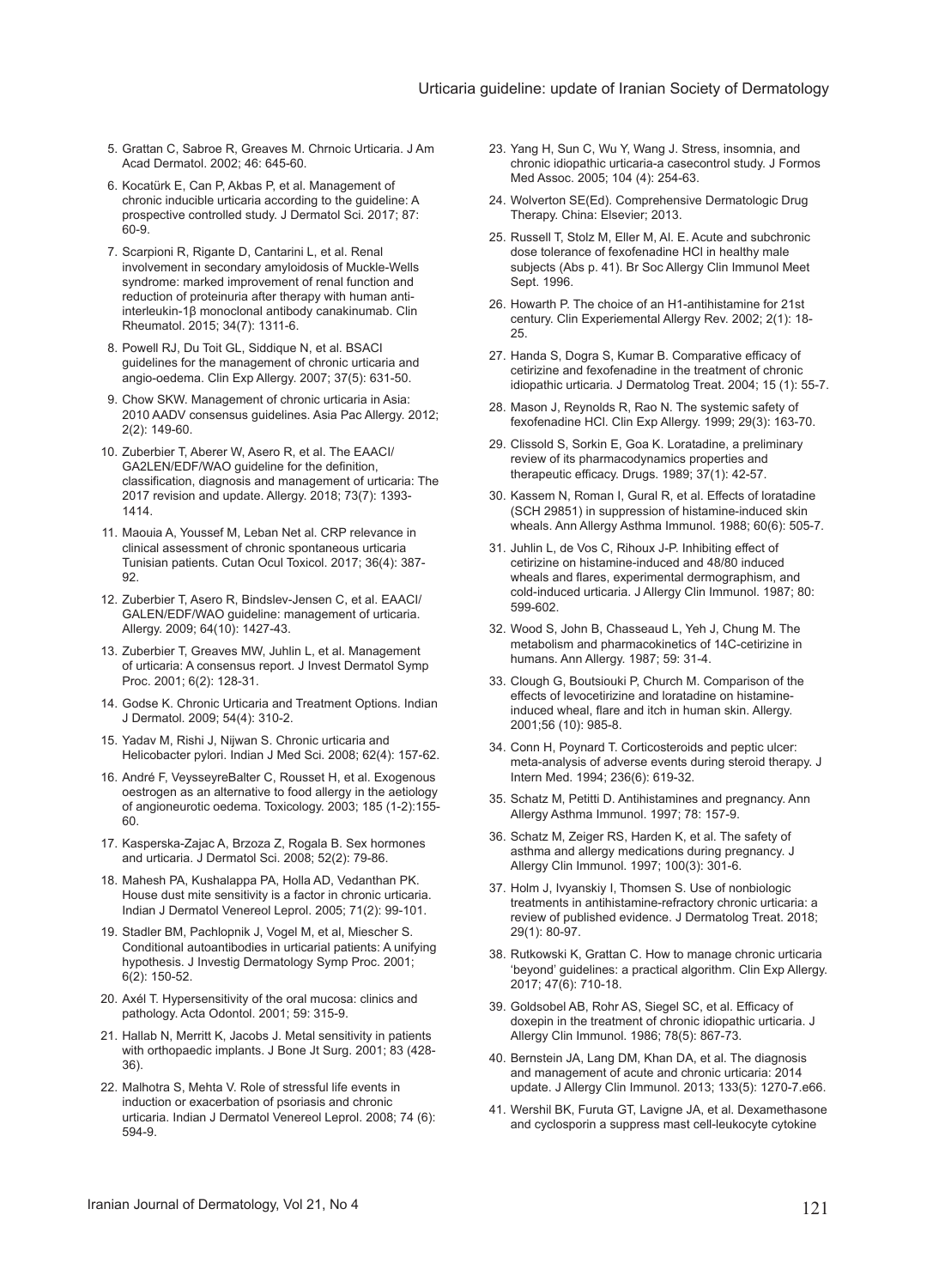cascades by multiple mechanisms. Int Arch Allergy Immunol. 1995; 107(1-3): 323-4.

- 42. USA Food and Drug Administration A. Sandimmune.http:// www.accessdata.fda.gov/%0D%0Adrugsatfda\_docs/la bel/2013/050573s039,050574s04,050625s053lbl.pdf %0D%0A. Accessed March 25, 2015.
- 43. Marone G, Triggiani M, Cirillo R, et al. Cyclosporin A inhibits the release of histamine and peptide leukotriene C4 from human lung mast cells. Ric Clin Lab. 1988; 18(1): 53-9.
- 44. Beck LA, Bernstein JA, Maurer M. A review of international recommendations for the diagnosis and management of chronic urticaria. Acta Derm Venereol. 2017; 97(2): 149-58.
- 45. Maurer M, Rosén K, Hsieh HJ, et al. Omalizumab for the treatment of chronic idiopathic or spontaneous urticaria. N Engl J Med. 2013; 368: 924-35.
- 46. Kaplan A, Ledford D, Ashby M, et al. Omalizumab in patients with symptomatic chronic idiopathic/spontaneous urticaria despite standard combination therapy. J Allergy Clin Immunol. 2013; 132(1): 101-9.
- 47. Saini SS, Bindslev-Jensen C, Maurer M, et al. Efficacy and safety of omalizumab in patients with chronic idiopathic/spontaneous urticaria who remain symptomatic on H1 antihistamines. J Invest Dermatol 2015; 135(1): 67-75.
- 48. Maurer M, Altrichter S, Bieber T, et al. Efficacy and safety of omalizumab in patients with chronic urticaria who exhibit IgE against thyroperoxidase. J Allergy Clin Immunol. 2011; 128(1): 202-9.
- 49. Zhao ZT, Ji CM, Yu WJ, et al. Omalizumab for the treatment of chronic spontaneous urticaria: A metaanalysis of randomized clinical trials. J Allergy Clin Immunol. 2016; 137(6): 1742-50e4.
- 50. Kaplan A, Ferrer M, Bernstein JA, et al. Timing and duration of omalizumab response in patients with chronic idiopathic/spontaneous urticaria. J Allergy Clin Immunol. 2016; 137(2): 474-81.
- 51. Genentech USA Inc, Novartis Pharmaceuticals Corporation. Xolair highlights of prescribing information. 2017: 1-27. http://www.gene.com/download/pdf/xeloda\_ prescribing.pdf.
- 52. Saini S, Rosen KE, Hsieh HJ, et al. A randomized, placebo-controlled, dose-ranging study of single-dose omalizumab in patients with H 1-antihistamine-refractory chronic idiopathic urticaria. J Allergy Clin Immunol. 2011; 128(3): 567-73.
- 53. Maurer M, Metz M, Brehler R, et al. Omalizumab treatment in patients with chronic inducible urticaria: A systematic review of published evidence. J Allergy Clin Immunol. 2018; 141(2): 638-49.
- 54. Metz M, Altrichter S, Ardelean E, et al. Antiimmunoglobulin E treatment of patients with recalcitrant physical urticaria. Int Arch Allergy Immunol. 2011; 154(2): 177-80.
- 55. Metz M, Bergmann P, Zuberbier T, Maurer M. Successful treatment of cholinergic urticarial with anti-immunoglobulin E therapy. Allergy. 2008; 63(2): 247-9.
- 56. Metz M, Schütz A, Weller K, et al. Omalizumab is effective in cold urticaria—results of a randomized placebo-

controlled trial. J Allergy Clin Immunol. 2017; 140(3): 864-7.

- 57. Güzelbey O, Ardelean E, Magerl M, et al. Successful treatment of solar urticaria with antiimmunoglobulin E therapy. Allergy. 2008; 63(11): 1563-5.
- 58. Bullerkotte U, Wieczorek D, Kapp A, Wedi B. Effective treatment of refractory severe heat urticaria with omalizumab. Allergy. 2010; 65(7): 931-2.
- 59. Maurer M, Schütz A, Weller K, et al. Omalizumab is effective in symptomatic dermographism-results of a randomized placebo-controlled trial. J Agric Urban Entomol. 2017; 140(3): 870-3.
- 60. Bindslev-jensen C, Skov P. Efficacy of omalizumab in delayed pressure urticaria: a case report. Allergy. 2010; 65(1): 138-9.
- 61. Maurer M, Kaplan A, Rosén K, et al. The XTEND-CIU study: Long-term use of omalizumab in chronic idiopathic urticaria. J Allergy Clin Immunol. 2018; 141(3): 1138-9.
- 62. Martin M, Ohanyan T, Church MK, Maurer M. Retreatment with omalizumab results in rapid remission in chronic spontaneous and inducible urticaria. JAMA Dermatology. 2014; 150(3): 288-90.
- 63. Fernandez C, Busse W, Reisner C, Gupta N. Clinical data do not suggest a causal relationship between omalizumab therapy and cancer. Proc American Thorac Soc. 2005; 2: A359.
- 64. Sussman G, Hébert J, Gooderham M, et al. Safety and tolerability of omalizumab in patients with chronic idiopathic/spontaneous urticaria: Results from the OPTIMA study. J Am Acad Dermatol. 2018; 79(3).
- 65. Long A, Rahmaoui A, Rothman KJ, et al. Incidence of malignancy in patients with moderateto-severe asthma treated with or without omalizumab. J Allergy Clin Immunol. 2014; 134(3).
- 66. Corren J, Casale TB, Lanier B, et al. Safety and tolerability of omalizumab. Clin Exp Allergy. 2009; 39(6): 788-97.
- 67. Lieberman PL, Jones I, Rajwanshi R, et al. Anaphylaxis associated with omalizumab administration: Risk factors and patient characteristics. J Allergy Clin Immunol. 2017; 140(6): 1734-6.e4.
- 68. Namazy J, Cabana MD, Scheuerle AE, et al. The Xolair Pregnancy Registry (EXPECT): The safety of omalizumab use during pregnancy. J Allergy Clin Immunol. 2015; 135(2): 407-12.
- 69. González-Medina M, Curto-Barredo L, Labrador-Horrillo M, Giménez-Arnau A. Omalizumab use during pregnancy for chronic spontaneous urticaria (CSU): report of two cases. J Eur Acad Dermatol Venereol. 2017; 31(5):e245-e246.
- 70. Ghazanfar MN, Thomsen SF. Successful and safe treatment of chronic spontaneous urticarial with omalizumab in a woman during two consecutive pregnancies. Case Rep Med. 2015: 26805.
- 71. Wolf R, Tuzun B, Tuzun Y. Dapsone: unapproved uses or indications Clin Dermatol. Clin Dermatol. 2000;18(1): 37-53.
- 72. Engin B, Ozdemir M. Prospective randomized non-blinded clinical trial on the use of dapsone plus antihistamine vs. antihistamine in patients with chronic idiopathic urticaria. J